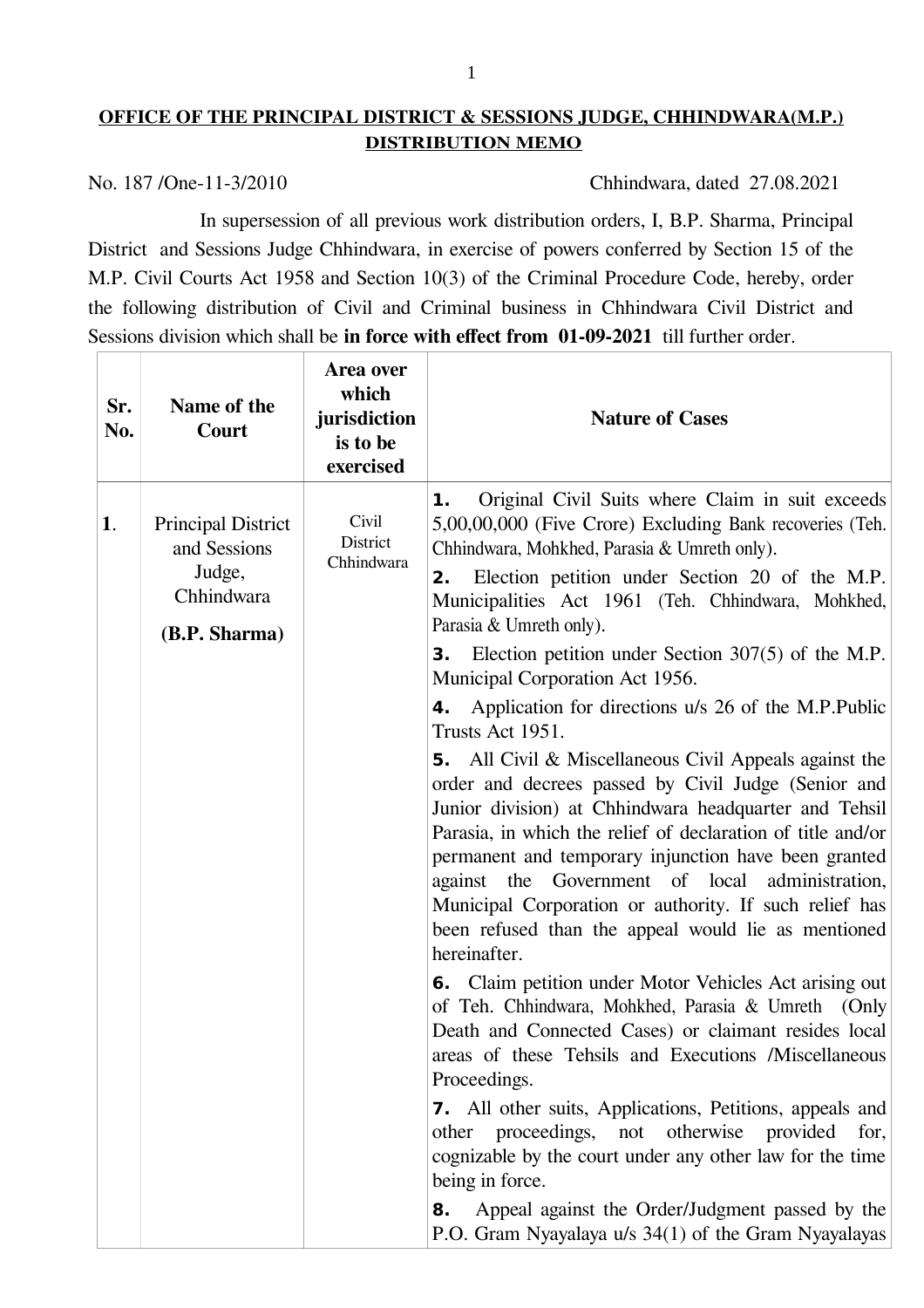|    |                                                                                                                                               | Sessions<br><b>Division</b><br>Chhindwara | Act 2008 (Except Gram Nyayalaya Pandurna).<br>Appeal Under Juvenile Justice Care & Protection<br>9.<br>Act 2000 & Adoption (Orphan Child).<br><b>10.</b> Applications U/s 24 of the C.P.C.<br>Miscellaneous Appeals against the order of Rent<br>11.<br>Controlling Authority U/s 31 of the MPACA Act 1961<br>at Parasia & Chhindwara headquarter only.<br><b>12.</b> Appeals against the order/decision passed by the<br>Adjudicating Officer i.e. District Magistrate or Addl.<br>District Magistrate, Chhindwara u/s 68 of the Food<br>Safety and Standards Act 2006.<br><b>13.</b> All Criminal cases triable exclusively by court of<br>Sessions, Criminal Appeals, Criminal Revisions,<br>Applications under Criminal Procedure Code and Cases<br>triable by Sessions Court under other Acts. (Except those<br>cases which are triable by Special Courts).<br><b>14.</b> Bail Applications u/s 438, 439 of the Cr.P.C.<br>(Except NDPS Act, SC/ST (POA) Act, PC Act, POCSO<br>Act, Electricity Act and Bail Applications related to ASJ<br>Court at Amarwada, Saunsar, Junnardeo, Chaurai and<br>Pandurna.)<br><b>15.</b> Cases of Protection of Human Rights Act, 1993 as<br>per notification, Bhopal dated 09-09-1996.<br><b>16.</b> Cases of offences relating to adulterated Drugs or<br>Spurious Drugs, offences punishable under clauses (a)<br>and (b) of Section 13, sub-Section 28A, Section 28B and<br>clause B of sub-section (1) of Section 30 of the Drugs<br>and Cosmetics Act 1940, as per notification dated 01-05-<br><u>2010.</u><br><b>17.</b> Application U/s 408, 409 of the Cr.P.C.<br><b>18.</b> All other Civil & Criminal matter for which no other<br>DJ/ASJ has been authorized and which comes within the<br>jurisdiction of PDJ/SJ Chhindwara. |
|----|-----------------------------------------------------------------------------------------------------------------------------------------------|-------------------------------------------|-----------------------------------------------------------------------------------------------------------------------------------------------------------------------------------------------------------------------------------------------------------------------------------------------------------------------------------------------------------------------------------------------------------------------------------------------------------------------------------------------------------------------------------------------------------------------------------------------------------------------------------------------------------------------------------------------------------------------------------------------------------------------------------------------------------------------------------------------------------------------------------------------------------------------------------------------------------------------------------------------------------------------------------------------------------------------------------------------------------------------------------------------------------------------------------------------------------------------------------------------------------------------------------------------------------------------------------------------------------------------------------------------------------------------------------------------------------------------------------------------------------------------------------------------------------------------------------------------------------------------------------------------------------------------------------------------------------------------------------------------------------------------------------|
| 2. | Spl. Judge under<br>the $SC/ST$ (POA)<br>Act 1989 and<br>District and Addl.<br>Sessions Judge.<br>Chhindwara<br>(Shri Rajeev<br>Kumar Ayachi) | <b>Sessions</b><br>Division<br>Chhindwara | Cases under the SC/ST (Prevention of Atrocities)<br>1.<br>Act 1989 and connected miscellaneous and remand<br>proceedings, bail applications arising out of Sessions<br>Division Chhindwara. (Except Cases<br>or private<br>complaints which have been registered under both the<br>Acts i.e. POCSO Act, 2012 and SC/ST ((POA) Act,<br>as per notification dated 15-07-2021<br>1989<br>and<br>memorandum No. D/1869/ dated 18-06- 2021 of the<br>High Court of M.P.)<br><b>2.</b> Other Criminal and Civil cases as may be transferred<br>by the Principal District & Sessions Judge, Chhindwara.                                                                                                                                                                                                                                                                                                                                                                                                                                                                                                                                                                                                                                                                                                                                                                                                                                                                                                                                                                                                                                                                                                                                                                                  |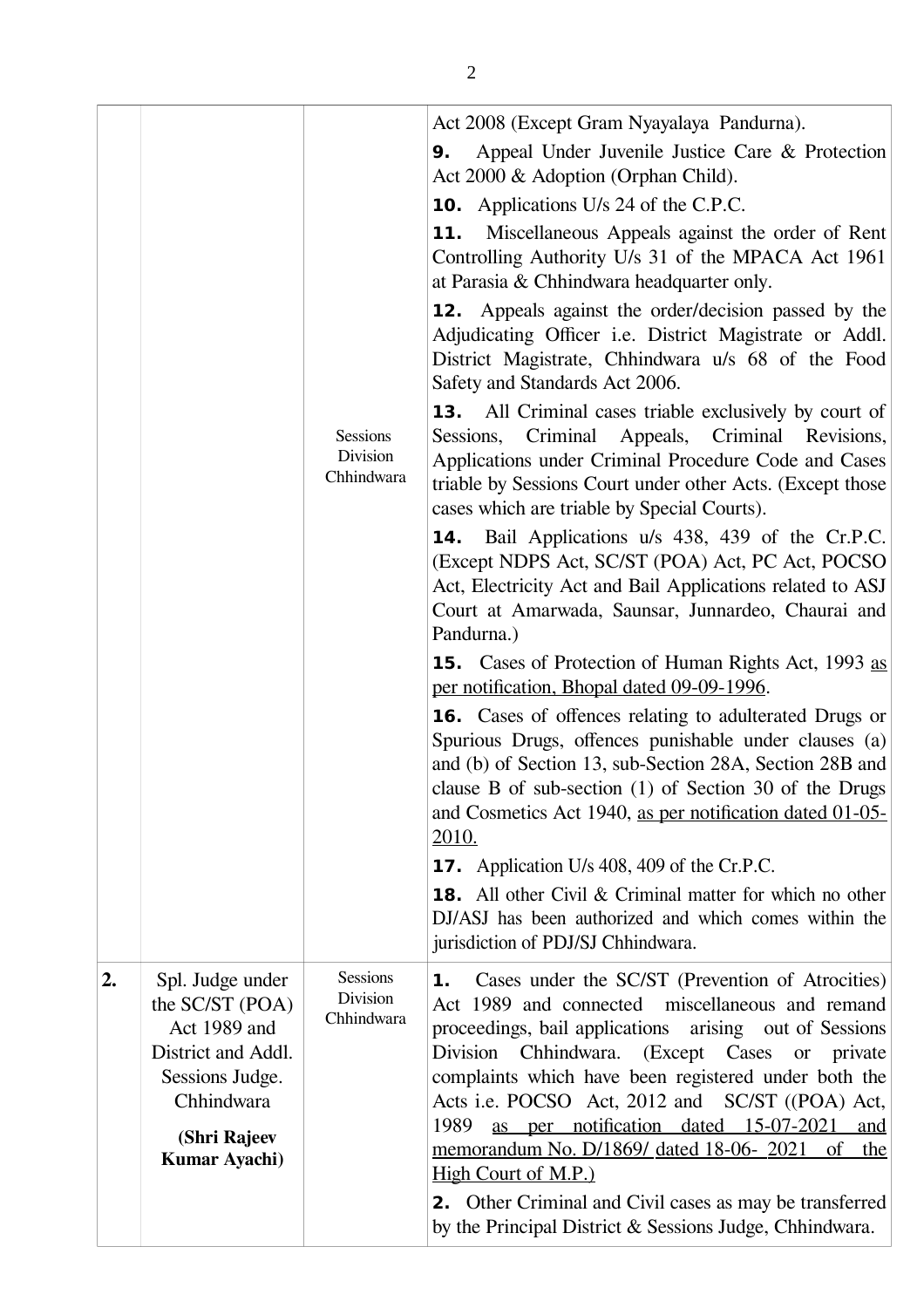| 3.               | $Ist$ District & Addl.<br>Sessions Judge,<br>Chhindwara<br>(Shri D.S. Parmar)                                           | Sessions<br>Division<br>Chhindwara | Cases filed under Prevention of Corruption Act<br>1.<br>1988 and connected miscellaneous/remand proceedings,<br>bail applications (According to notification).<br>Such Sessions Trials, appeals, Revisions or other<br>2.<br>proceedings under the Cr.P.C. and other Act, as may be<br>transferred from time to time by the Sessions Judge,<br>Chhindwara                                                 |
|------------------|-------------------------------------------------------------------------------------------------------------------------|------------------------------------|-----------------------------------------------------------------------------------------------------------------------------------------------------------------------------------------------------------------------------------------------------------------------------------------------------------------------------------------------------------------------------------------------------------|
|                  |                                                                                                                         | Civil<br>District<br>Chhindwara    | Such Original Suits, Appeals, Claim cases and<br>3.<br>other proceedings as may be transferred from time to<br>time by the Principal District Judge, Chhindwara.<br>All appeals, Misc. appeals arising out of the decree<br>4.<br>or orders passed by the Civil Judge (Junior Division),<br>Chhindwara and Parasia, except which may lie before the<br>PDJ.                                               |
|                  |                                                                                                                         |                                    | All proceedings/miscellaneous proceedings related<br>5.<br>to vacant courts of DJ/ASJ at Chhindwara head quarter only.<br>(Except Claim Cases)                                                                                                                                                                                                                                                            |
|                  |                                                                                                                         |                                    | All the applications/miscellaneous proceedings/<br>6.<br>cases returned from appellate court arising out of the<br>orders/judgments already decided by DJ/ASJ (Related to<br>courts that were once functioning) to be heard and decide in<br>accordance with law. (Except Claim Cases)                                                                                                                    |
| $\overline{4}$ . | $\Pi^{\rm nd}$<br>District $\&$<br>Addl. Sessions<br>Judge, Chhindwara<br>(Smt. Sandhya<br><b>Manoj</b><br>Shrivastava) | Sessions<br>Division<br>Chhindwara | Cases under the Protection Of Children From<br>1.<br>Sexual Offences Act, 2012 and connected misc./remand<br>proceedings, bail applications arising out of Police<br>Stations under Teh. Chhindwara, Mohkhed, Parasia &<br>Umreth only. As per notification no. C/634(Exclusive POCSO)<br>Jabalpur, dated 18.02.2021)                                                                                     |
|                  |                                                                                                                         |                                    | Cases which have been registered under both the<br>2.<br>Acts i.e. POCSO Act, 2012 and SC/ST (POA Act, 1989)<br>as per notification dated 15-07-2021 and memorandum<br>No. D/1869/dated 18-06-2021 of the High Court of<br><u>M.P.)</u>                                                                                                                                                                   |
|                  |                                                                                                                         |                                    | Such Sessions Trials, Appeals, revisions or other<br>З.<br>proceedings under the Cr.P.C. and other Act, as may be<br>transferred from time to time by the Sessions Judge,<br>Chhindwara.                                                                                                                                                                                                                  |
|                  |                                                                                                                         | Civil District<br>Chhindwara       | Cases related to the Specific Relief Act 1963<br>4.<br>specified in Column $no.(4)$ of the schedule in respect of<br>Contracts relating to infrastructure projects mentioned<br>u/s 20-A and B of the SRA Act 1963. As per notification<br>dated 30-01-2019 of the State Government.<br>Such Civil Suits, Appeals and other Proceedings<br>5.<br>as may be transferred from time to time by the Principal |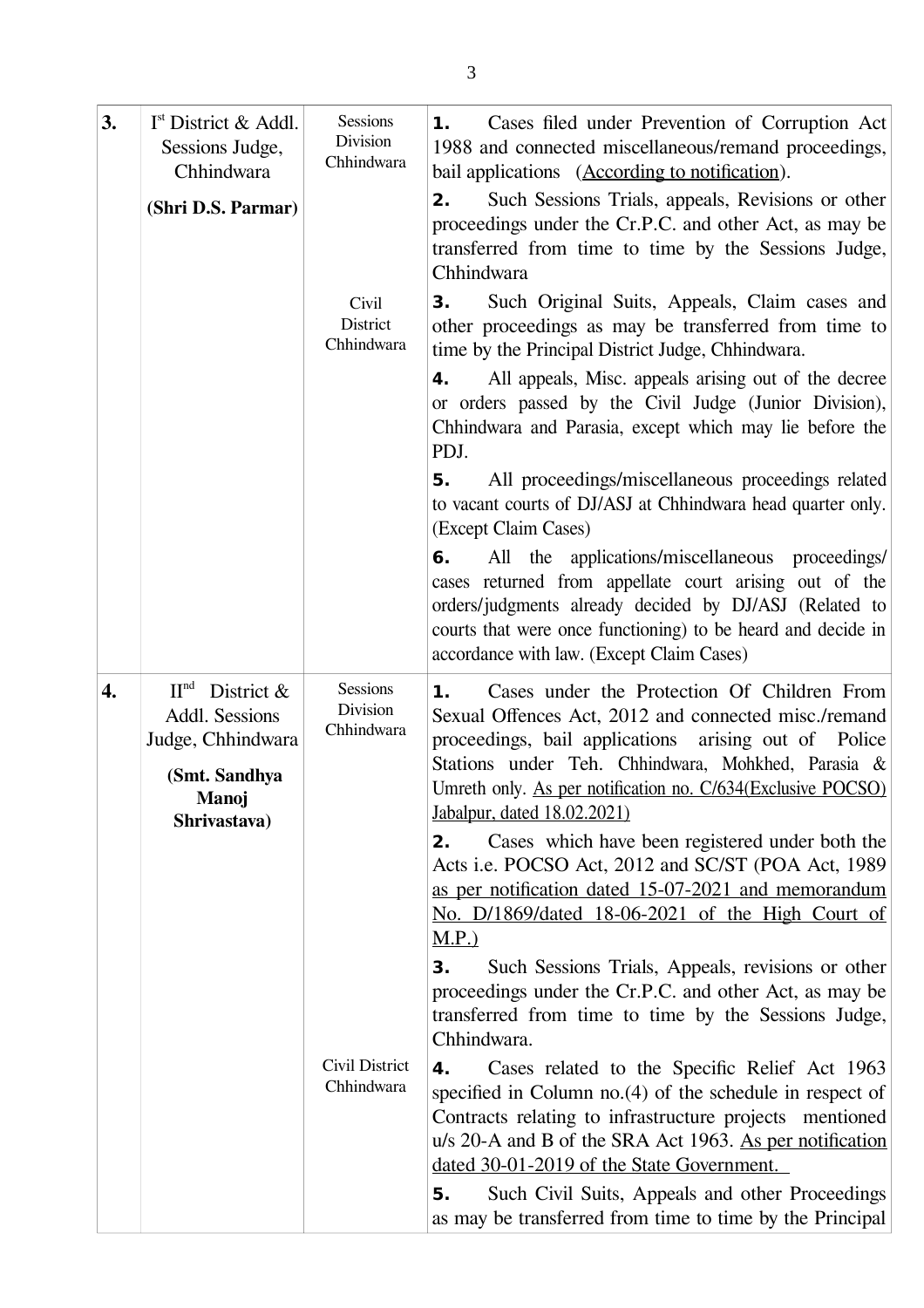|    |                                                                                                   |                                                                                     | District Judge, Chhindwara.                                                                                                                                                                                                                                                                                                                                                                                                                                                                                                                                                                                                                                                                                                                                                                                                                                                                                                                                                                                                                                                                                                                                             |  |
|----|---------------------------------------------------------------------------------------------------|-------------------------------------------------------------------------------------|-------------------------------------------------------------------------------------------------------------------------------------------------------------------------------------------------------------------------------------------------------------------------------------------------------------------------------------------------------------------------------------------------------------------------------------------------------------------------------------------------------------------------------------------------------------------------------------------------------------------------------------------------------------------------------------------------------------------------------------------------------------------------------------------------------------------------------------------------------------------------------------------------------------------------------------------------------------------------------------------------------------------------------------------------------------------------------------------------------------------------------------------------------------------------|--|
| 5. | $IIIrd$ District &<br>Addl. Sessions<br>Judge, Chhindwara<br>(Smt. Madhuri Raj<br>Lalji)          | <b>Sessions</b><br>Division<br>Chhindwara<br>Civil<br><b>District</b><br>Chhindwara | Sessions Trial related to Rape, Gang rape, Rape<br>1.<br>with murder and other category of offences related to<br>women which are mentioned in Registry Memo No.<br>$C/633$ dated 18-02-2021 as may be transferred from<br>time to time by the Sessions Judge as per notification No.<br>A/1307 (OAW/POCSO) dated 17-05-2021.<br>Cases related to POCSO Act 2012 as may be<br>2.<br>transferred from time to time by the Sessions Judge,<br>as per notification no. A/1307<br>Chhindwara,<br>(OAW/POCSO) dated 17-05-2021 in addition to the<br>notification(s) issued under Centrally Sponsored Scheme.<br>Sessions Trials, Appeals, Revisions or other<br>3.<br>proceedings under Cr.P.C. and other Act, as may be<br>transferred from time to time by the Sessions Judge,<br>Chhindwara.<br>Such Civil Suits, Appeals and other Proceedings<br>4.<br>as may be transferred from time to time by the Principal<br>District Judge, Chhindwara.<br>All cases under Arbitration and Conciliation Act,<br>5.<br>connected Execution<br>$\&$<br>miscellaneous<br>1996<br>$\&$<br>Chhindwara,<br>proceedings except Section 11(6) (Teh.<br>Mohkhed, Parasia & Umreth only). |  |
| 6. | IV <sup>th</sup> District $\&$<br>Addl. Sessions<br>Judge, Chhindwara<br>(Smt. Kumudini<br>Patel) | <b>Sessions</b><br>Division<br>Chhindwara<br>Civil<br>District<br>Chhindwara        | Such Sessions Trials, Appeals, Revisions or other<br>1.<br>proceedings under Cr.P.C. and other Act, as may be<br>transferred from time to time by the Sessions Judge,<br>Chhindwara.<br>Cases under NDPS Act 1985 and connected<br>2.<br>Misc./Remand proceedings, Bail applications arising out<br>of Sessions Division Chhindwara as per notification no.<br>B/3489(NDPS) dated 05-07-2021.<br>Cases under NIA Act 2008 and connected<br>З.<br>Misc./Remand proceedings, Bail applications arising out<br>of Sessions Division Chhindwara as per notification<br>No.17(E)/44/2013/21-B(One)/3056/2021, dated 12-08-<br>2021.<br>Such Civil Suits, Appeals and other Proceedings<br>4.<br>as may be transferred from time to time by the Principal<br>District Judge, Chhindwara.<br>Claim petition under Motor Vehicle Act (Except)<br>5.<br>death cases) arising out of Tehsil Parasia & Umreth or<br>claimant resides local areas of these Tehsils and<br>connected Executions & Miscellaneous Proceedings<br>including detailed accidental report (DAR).<br>All the appeals, Misc. appeals arising out of the<br>6.                                                |  |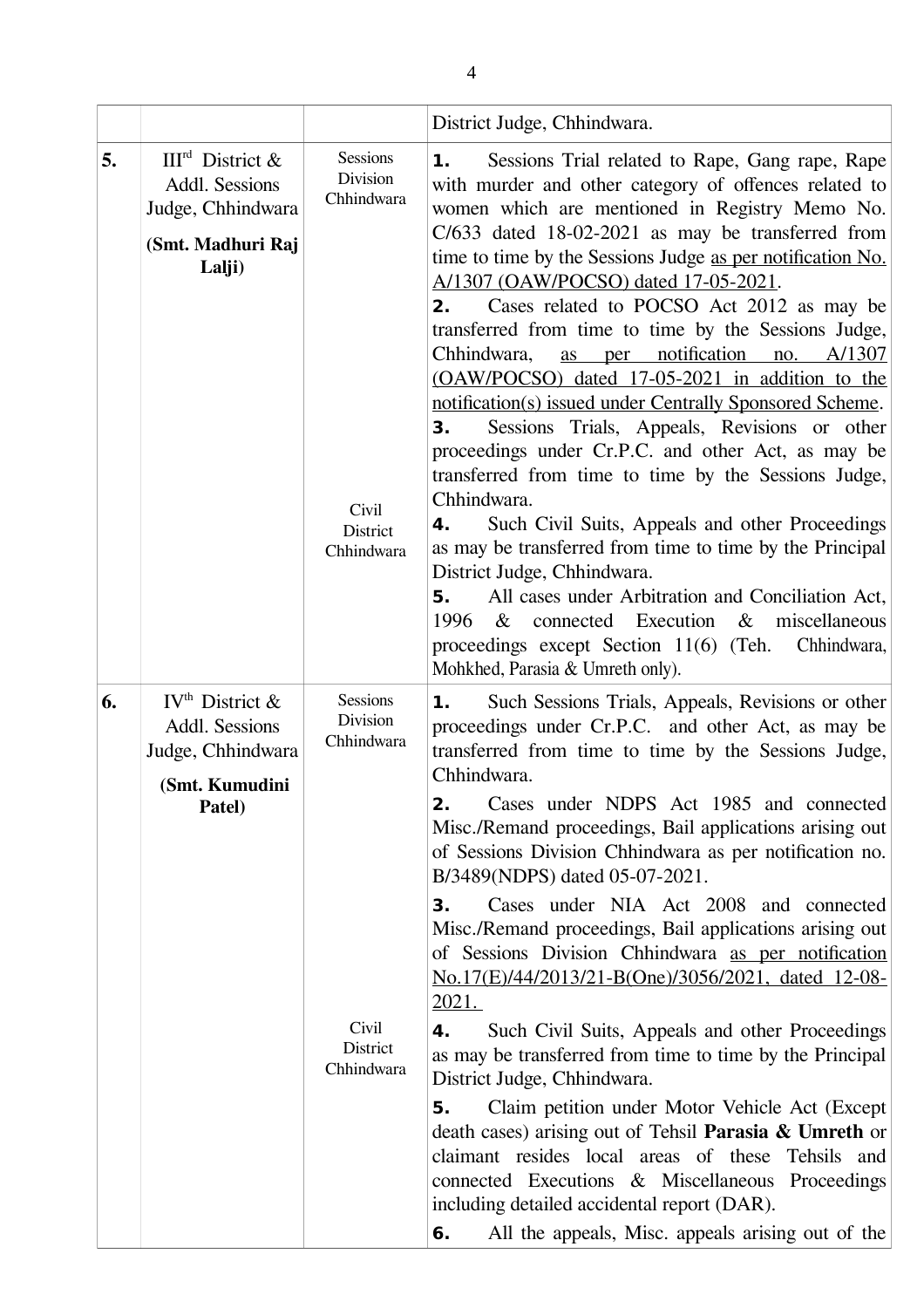|    |                                                                                                                       |                                                                                  | decree or orders passed by the Civil Judge (Senior<br>Division), Chhindwara and Parasia, except which may lie<br>before the PDJ.<br>All the Claim Petition/applications/miscellaneous<br>7.<br>proceedings returned from appellate court arising out of the<br>Order/Award already decided by Claim Tribunals (now vacant<br>court and courts that were once functioning) to be heard and<br>decide in accordance with law. (Only for Claim Cases)                                                                                                                                                                                                                                                                                                                                                                                                                                                                                                                                                                                                                                                                                                                                                                            |
|----|-----------------------------------------------------------------------------------------------------------------------|----------------------------------------------------------------------------------|-------------------------------------------------------------------------------------------------------------------------------------------------------------------------------------------------------------------------------------------------------------------------------------------------------------------------------------------------------------------------------------------------------------------------------------------------------------------------------------------------------------------------------------------------------------------------------------------------------------------------------------------------------------------------------------------------------------------------------------------------------------------------------------------------------------------------------------------------------------------------------------------------------------------------------------------------------------------------------------------------------------------------------------------------------------------------------------------------------------------------------------------------------------------------------------------------------------------------------|
| 7. | $Vth$ District &<br>Addl. Sessions<br>Judge, Chhindwara<br>(Shri H.P.Banshkar)                                        | Civil District<br>Chhindwara<br><b>Sessions</b><br><b>Division</b><br>Chhindwara | <b>1.</b> Such Civil Suits Appeals and other Proceedings as<br>may be transferred from time to time by the Principal<br>District Judge Chhindwara.<br>Reference/Collector's Statement under Section 64<br>2.<br>and 65 of the Right to Fair Compensation and<br>Transparency in Land Acquisition Rehabilitation and<br>Resettlement Act 2013. As per notification dated 08-09-<br>2016 and thereafter clarified by the Hon'ble High Court<br>by Memorandum No. 67/PR (J)/2018 Jabalpur dated<br>03-05-2018.<br>Such Sessions Trials, Appeals, Revisions or other<br>3.<br>proceedings under the Cr.P.C. and any other Acts as may<br>be transferred from time to time by the Sessions Judge,<br>Chhindwara.<br>Cases of Madhya Pradesh Nikeshepakon ke Hiton<br>4.<br>Sanrakshan Adhiniyam 2000<br>and connected<br>ka<br>miscellaneous/remand proceedings, bail applications as<br>per notification dated 14-10-2019, Bhopal and<br>memo<br>dated 04-01-2021, Chhindwara.<br>All cases under Electricity Act-2003 and connected<br>5.<br>Misc. proceedings, Bail applications arising out of Teh.<br>Chhindwara, Parasia, Mohkhed & Umreth as per<br>notification dated 29-02-2020 and no. B/3067 dated 25-<br>$06 - 2021$ . |
| 8. | $IInd$ Addl. Judge to<br>the court of I<br>District and Addl.<br>Sessions Judge,<br>Chhindwara<br>(Shri Varun Punase) | <b>Sessions</b><br>Division<br>Chhindwara<br>Civil District<br>Chhindwara        | Such Sessions Trials, Appeals, Revisions or other<br>1.<br>proceedings under Cr.P.C. and other Act, as may be<br>transferred from time to time by the Sessions Judge,<br>Chhindwara.<br>Such Civil Suits, Appeals and other Proceedings as<br>2.<br>may be transferred from time to time by the Principal<br>District Judge, Chhindwara.<br>Claim petition under Motor Vehicle Act (Except)<br>З.<br>death cases) arising out of Tehsil Chhindwara,<br><b>Mohkhed</b> or claimant resides local areas of these Tehsils<br>and connected Executions & Miscellaneous Proceedings<br>including detailed accidental report (DAR).                                                                                                                                                                                                                                                                                                                                                                                                                                                                                                                                                                                                 |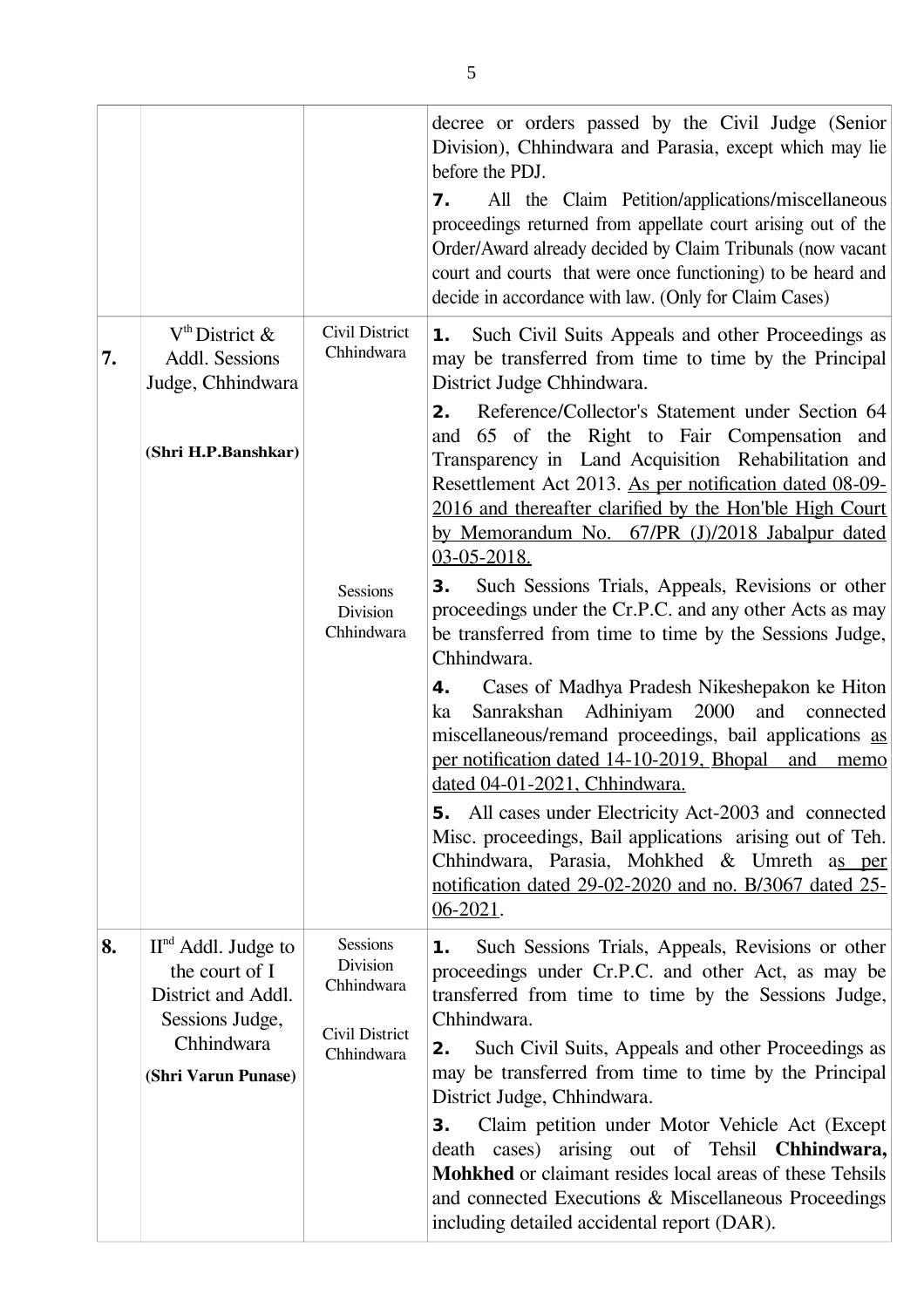|    |                                                                                                               | Tehsil<br>Chhindwara,<br>Mohkhed,<br>Parasia &<br>Umreth only                                                     | Original Civil Suits where<br>Claim<br>$\mathbf{in}$<br>4.<br>suits<br>exceeds1,00,00,000(One Crore) but does not exceed<br>5,00,00,000 (Five Crore) Excluding Bank recoveries, and<br>connected Executions & Miscellaneous Proceedings.<br>Small cause suits u/s 9 of the MP Civil Court Act<br>5.<br>1958 where Claims in suits exceeds `500/- but does not<br>exceed 1000/- and connected executions and misc.<br>proceedings.<br><b>6.</b> Cases u/s 8 and applications u/s 24 of the M.P.<br>Public Trusts Act 1951 where valuation exceeds<br>1,00,00,000 (One Crore).<br>7. Cases under the Insolvency Act where valuation<br>exceeds 1,00,00,000 (One Crore).<br>Probate petition.<br>8.                                                                                                                                                                                                                                                                                                                                                                                                                                                                                                                                                                                              |
|----|---------------------------------------------------------------------------------------------------------------|-------------------------------------------------------------------------------------------------------------------|-----------------------------------------------------------------------------------------------------------------------------------------------------------------------------------------------------------------------------------------------------------------------------------------------------------------------------------------------------------------------------------------------------------------------------------------------------------------------------------------------------------------------------------------------------------------------------------------------------------------------------------------------------------------------------------------------------------------------------------------------------------------------------------------------------------------------------------------------------------------------------------------------------------------------------------------------------------------------------------------------------------------------------------------------------------------------------------------------------------------------------------------------------------------------------------------------------------------------------------------------------------------------------------------------|
| 9. | District & Addl.<br><b>Sessions Judge</b><br>Amarwara, District<br>Chhindwara<br>(Smt. Nisha<br>Vishawakarma) | Civil District<br>Chhindwara<br>Teh.<br>Amarwara<br><b>Sessions</b><br>Division<br>Chhindwara<br>Teh.<br>Amarwada | 1. Such Civil Suits Appeals and other Proceedings as<br>may be transferred from time to time by the Principal<br>District Judge, Chhindwara by general or special order.<br>Original Civil Suits where claim in suits exceeds<br>2.<br>1,00,00,000/- (One Crore), (Excluding Bank recoveries)<br>and Connected Executions & Miscellaneous Proceedings.<br><b>3.</b> All appeals, Misc. Appeals arising out of the decree<br>or orders passed by the Civil Judge, (Junior Division)<br>Amarwara & Harrai.<br>4. Appeals/Misc. appeals under M.P. Accommodation<br>Control Act.<br><b>5.</b> Claims Petition under the Motor Vehicles Act. arising<br>Out of Tehsil Amarwada or claimant(s) resides within<br>jurisdiction and Connected Executions & Miscellaneous<br>Proceedings.<br><b>6.</b> All cases under Hindu Marriage Act, Hindu Minority<br>& Guardianship and Wards Act, Special Marriage Act,<br>Hindu Adoption & maintenance Act. 1956 and Indian<br>Divorce Act arising out of Teh. Amarwada & Harrai.<br><b>7.</b> Probate Petition arising out of Teh. Amarwada &<br>Harrai.<br>All cases and connected miscellaneous proceedings<br>8.<br>arising out of Electricity Act 2003 at Tehsil Amarwada &<br>Harrai (According to notification dated 29-02-2020 and<br>$03-08-2018.$ |
|    |                                                                                                               |                                                                                                                   | <b>9.</b> All other Civil and Criminal matter related to vacant<br>court/ link court or otherwise for which<br>other<br>no<br>DJ/ASJ has been authorised and which comes in<br>jurisdiction of DJ/ASJ at Amarwada and Harrai.<br>Such Sessions Trial Appeals, Revisions or other<br>10.                                                                                                                                                                                                                                                                                                                                                                                                                                                                                                                                                                                                                                                                                                                                                                                                                                                                                                                                                                                                       |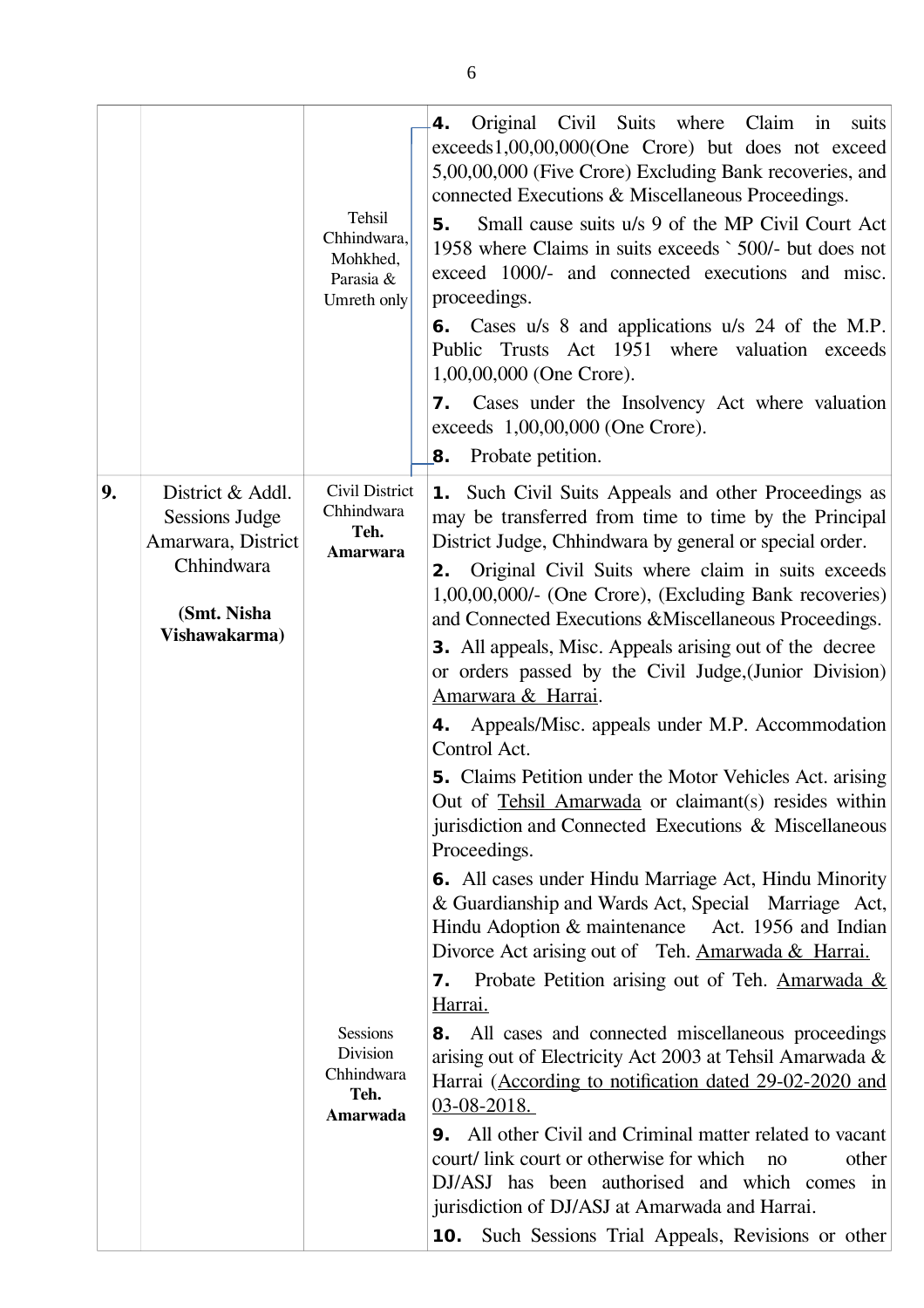|     |                                                                                                                   |                                                                | proceedings under Cr.P.C. and any other Acts as may be<br>transferred from time to time by the Sessions Judge,<br>Chhindwara by general or special order.<br>All Committal Cases and Criminal Appeals/<br>11.<br>Revisions arising out of the order/judgment passed by<br>the Judicial Magistrate, First Class at Amarwada.<br>(Necessary Transfer order and registration is required at<br>Sessions Court Chhindwara at the end of the week).<br>Cases under the Protection Of Children From<br>12.<br>Sexual Offences Act, 2012 and connected misc./remand<br>proceedings, bail applications, (Special Court as per<br>notification dated 07-01-2011 u/s 25 of the commission<br>for Protection of Child Rights Act 2005 & proviso of<br>Section 28 of the POCSO Act).<br><b>13.</b> All kinds of cases resolved in permanent and<br>continuous Lok Adalat and functions of permanent Lok<br>Adalat.                                                                                                             |
|-----|-------------------------------------------------------------------------------------------------------------------|----------------------------------------------------------------|--------------------------------------------------------------------------------------------------------------------------------------------------------------------------------------------------------------------------------------------------------------------------------------------------------------------------------------------------------------------------------------------------------------------------------------------------------------------------------------------------------------------------------------------------------------------------------------------------------------------------------------------------------------------------------------------------------------------------------------------------------------------------------------------------------------------------------------------------------------------------------------------------------------------------------------------------------------------------------------------------------------------|
| 10. | Addl. Judge to the<br>court of District<br>and Addl. Sessions<br>Judge, Amarwada<br>(Shri Ajay Neel<br>Karothiya) | Civil Distt.<br>Chhindwara<br>Teh.<br>Harrai &<br>Amarwada     | Such Civil Suits Appeals and other Proceedings as<br>1.<br>may be transferred from time to time by the Principal<br>District Judge, Chhindwara by General or Special order.<br>All appeals, Misc. Appeals arising out of the decree<br>2.<br>or orders passed by the Civil Judge (Senior Division)<br>Amarwara.<br>Claims Petition under the Motor Vehicles Act.<br>3.<br>Arising Out of Teh. Harrai or claimant(S) resides within<br>jurisdiction and Connected Executions $\&$ Miscellaneous<br>Proceedings.<br>4. All Cases under Arbitration and Conciliation Act,<br>connected Execution & miscellaneous<br>$\&$<br>1996<br>proceedings except Section 11(6).<br>Small cause suits u/s 9 of the MP Civil Court Act<br>5.<br>1958 where Claims in suits exceeds 500/- but does not<br>exceed 1000/- and connected executions and misc.<br>proceedings.<br>All Cases under Insolvency Act where<br>valuation<br>6.<br>Exceeds 1,00,00,000 (One Crore).<br>Cases u/s 8 and applications u/s 24 of the M.P.<br>7. |
|     |                                                                                                                   |                                                                | Public Trusts Act 1951 where valuation exceeds<br>$1,00,00,000$ (One Crore).                                                                                                                                                                                                                                                                                                                                                                                                                                                                                                                                                                                                                                                                                                                                                                                                                                                                                                                                       |
|     |                                                                                                                   | <b>Sessions</b><br>Division,<br>Chhindwara<br>Teh.<br>Amarwada | Such Sessions Trial Appeals, Revisions or other<br>8.<br>proceedings under Cr.P.C. and any other Acts as may<br>be transferred from time to time by the Sessions Judge,<br>Chhindwara by General or Special order.                                                                                                                                                                                                                                                                                                                                                                                                                                                                                                                                                                                                                                                                                                                                                                                                 |
|     |                                                                                                                   | &                                                              | 9. All Committal Cases and Criminal Appeals/ Revisions                                                                                                                                                                                                                                                                                                                                                                                                                                                                                                                                                                                                                                                                                                                                                                                                                                                                                                                                                             |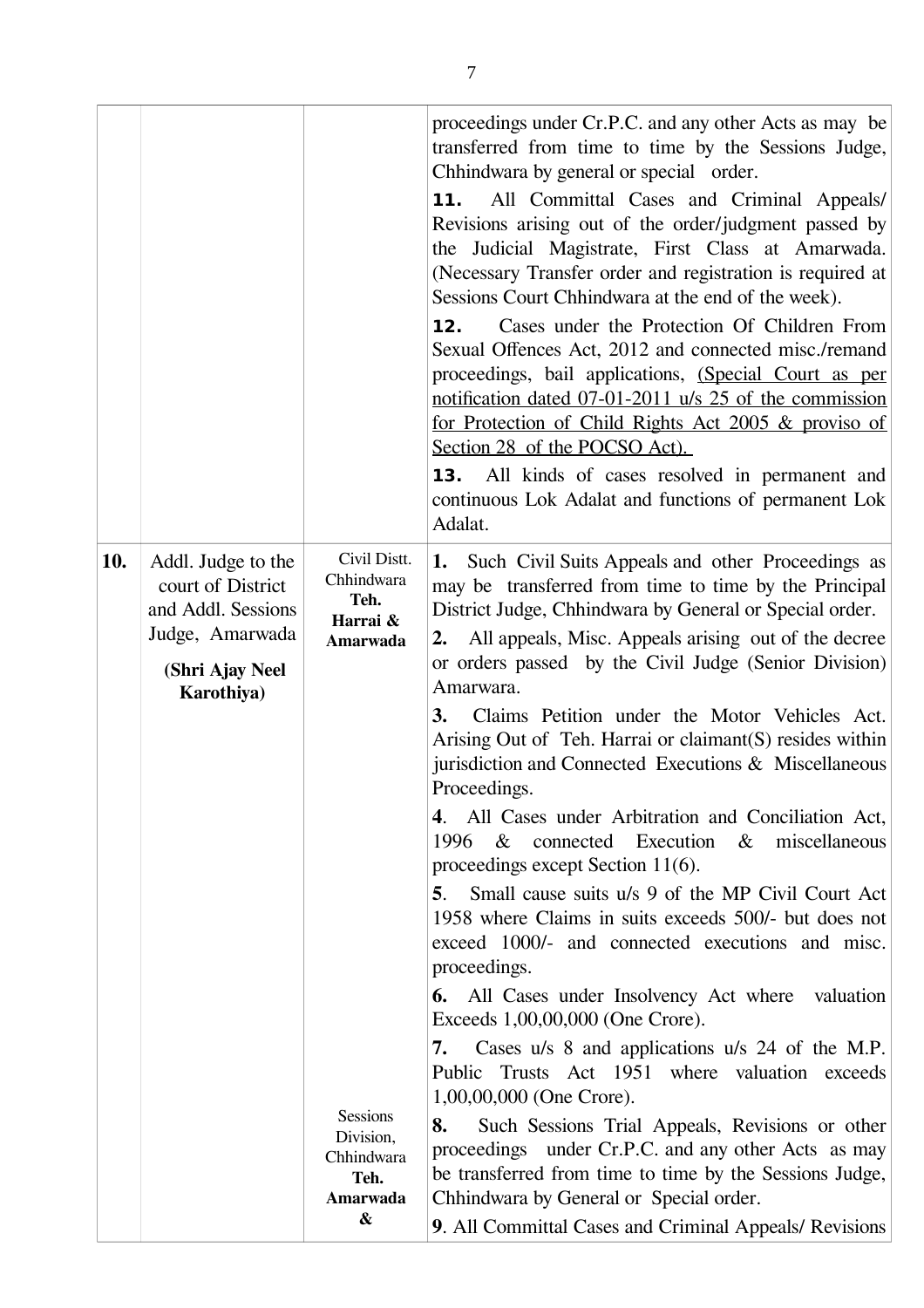|     |                                                                                          | Harrai                                                              | arising out of the order/judgment passed by the Judicial<br>Magistrate, First Class at Harrai. (Necessary Transfer<br>order and registration is required at Sessions Court<br>Chhindwara at the end of the week).                                                                                                                              |
|-----|------------------------------------------------------------------------------------------|---------------------------------------------------------------------|------------------------------------------------------------------------------------------------------------------------------------------------------------------------------------------------------------------------------------------------------------------------------------------------------------------------------------------------|
| 11. | District & Addl.<br>Sessions Judge<br>Junnardev, Distt.<br>Chhindwara<br>(Smt. Somprabha | Civil<br>District<br>Chhindwara<br><b>Teh. Junnardev</b><br>& Tamia | <b>1.</b> Such Civil Suits Appeals and other Proceedings as<br>may be transferred from time to time by the Principal<br>Distt. Judge, Chhindwara by General or Special order.<br><b>2.</b> Original Civil Suits where claim in suits exceeds One<br>Crore, Excluding Bank recoveries, and Connected<br>Executions & Miscellaneous Proceedings. |
|     | Chauhan)                                                                                 |                                                                     | Cases under Arbitration and Conciliation Act, 1996<br>3.<br>& connected Execution & Miscellaneous Proceedings<br>except Section $11(6)$ .                                                                                                                                                                                                      |
|     |                                                                                          |                                                                     | <b>4.</b> All appeals, Misc. Appeals arising out of the decree<br>or orders passed by the Civil Judge (Senior and Junior<br>Division) at Junnardeo and Tamia.                                                                                                                                                                                  |
|     |                                                                                          |                                                                     | <b>5.</b> Election Petition u/s 20 of the M.P. Municipalities<br>Act 1961.                                                                                                                                                                                                                                                                     |
|     |                                                                                          |                                                                     | Appeals/Misc. appeals under M.P. Accommodation<br>6.<br>Control Act.                                                                                                                                                                                                                                                                           |
|     |                                                                                          |                                                                     | Small cause suits u/s 9 of the MP Civil Court Act<br>7.<br>1958 where Claims in suits exceeds `500/- but<br>does<br>not exceed 1000/- and connected executions and misc.<br>proceedings.                                                                                                                                                       |
|     |                                                                                          |                                                                     | 8. Claims Petition under the Motor Vehicles Act. Arising<br>Out of Tehsil Junnardeo and Tamia or claimant(S)<br>resides within jurisdiction and Connected Executions &<br>Miscellaneous Proceedings.                                                                                                                                           |
|     |                                                                                          |                                                                     | <b>9.</b> All cases under Hindu Marriage Act, Hindu Minority<br>& Guardianship and Wards Act, Special Marriage Act,<br>Hindu Adoption & maintenance Act. 1956 and Indian<br>Divorce Act.                                                                                                                                                       |
|     |                                                                                          |                                                                     | Probate Petition.<br>10.                                                                                                                                                                                                                                                                                                                       |
|     |                                                                                          |                                                                     | 11.<br>Cases u/s 8 and applications u/s 24 of the M.P.<br>Act 1951 where<br>valuation<br>Public<br><b>Trusts</b><br>exceeds<br>1,00,00,000 (One Crore).                                                                                                                                                                                        |
|     |                                                                                          |                                                                     | <b>12.</b> Cases under M.P. Public Trust Act where valuation<br>Exceed 1,00,00,000 (One Crore)                                                                                                                                                                                                                                                 |
|     |                                                                                          | <b>Sessions</b><br>Division,<br>Chhindwara<br><b>Teh. Junnardev</b> | <b>13.</b> All cases and connected miscellaneous proceedings<br>arising out of Electricity Act 2003 at Tehsil Junnardeo &<br>Tamia (According to notification dated 29-02-2020).                                                                                                                                                               |
|     |                                                                                          |                                                                     | <b>14.</b> Such Sessions Trial Appeals, Revisions or other<br>proceedings under Cr.P.C. and any other Acts as may be<br>transferred from time to time by the Sessions Judge,                                                                                                                                                                   |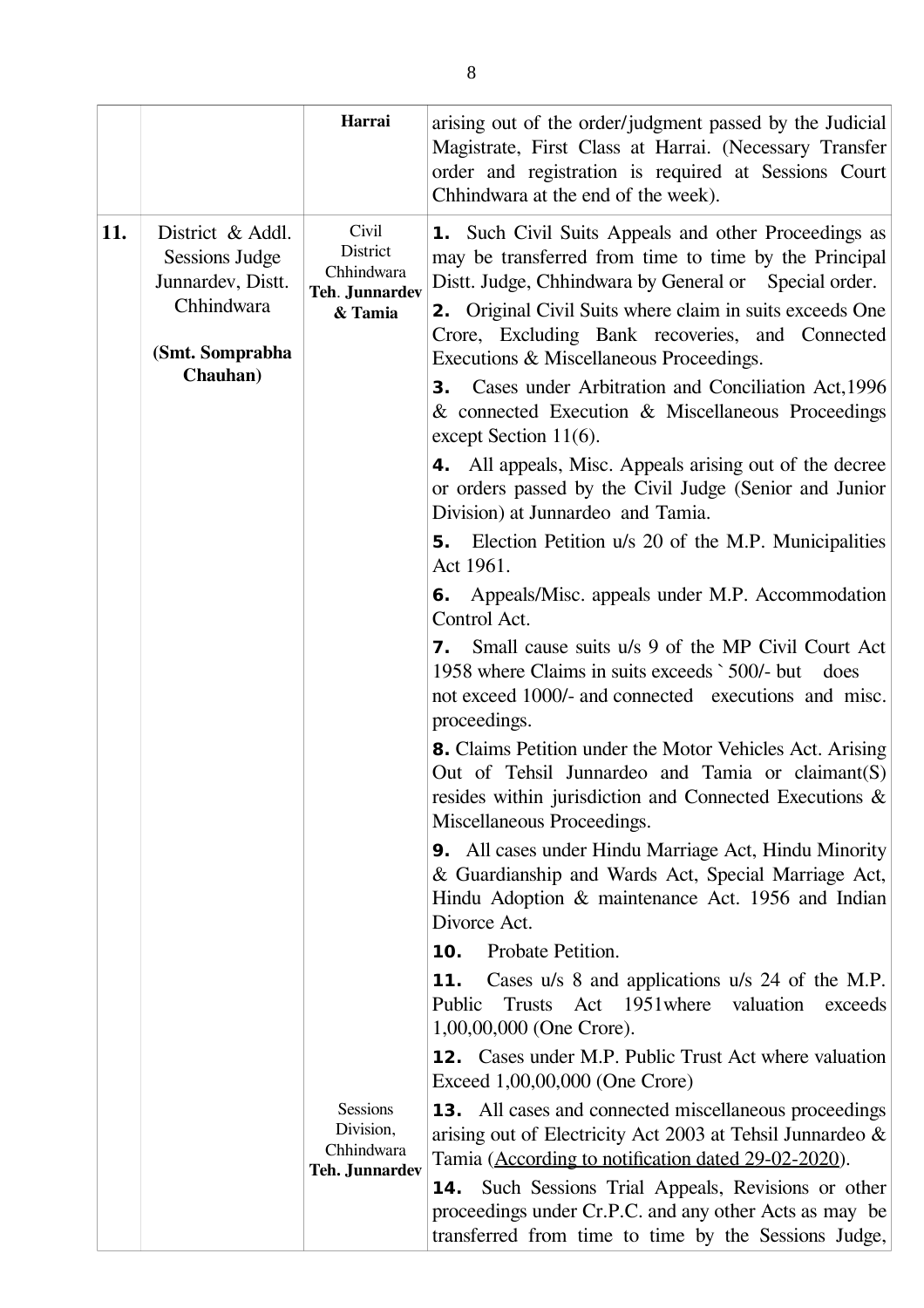|     |                                                                                                                     |                                                                 | Chhindwara by General or Special order.<br>All Committal cases and Criminal Appeals,<br>15.<br>Revisions arising out of the order/judgment passed by<br>the Judicial Magistrate, First Class or any other<br>Magistrate at Junnerdeo and Tamia. (Necessary Transfer<br>order and registration is required at Sessions Court<br>Chhindwara at the end of the week).<br>Cases under the Protection of Children From<br>16.<br>Sexual Offences Act, 2012 and connected misc./remand<br>proceedings, bail applications<br>arising out of Teh.<br>Junneredeo and Tamia. (Special Court as per notification<br>dated $07-01-2011$ u/s $25$ of the commission for<br>Protection of Child Rights Act 2005 & proviso of<br>Section 28 of the POCSO Act).                                                                                                                                                                                                                                                                                                                                                                                                                                                                                                                                                                                                                                                                                                                                          |
|-----|---------------------------------------------------------------------------------------------------------------------|-----------------------------------------------------------------|------------------------------------------------------------------------------------------------------------------------------------------------------------------------------------------------------------------------------------------------------------------------------------------------------------------------------------------------------------------------------------------------------------------------------------------------------------------------------------------------------------------------------------------------------------------------------------------------------------------------------------------------------------------------------------------------------------------------------------------------------------------------------------------------------------------------------------------------------------------------------------------------------------------------------------------------------------------------------------------------------------------------------------------------------------------------------------------------------------------------------------------------------------------------------------------------------------------------------------------------------------------------------------------------------------------------------------------------------------------------------------------------------------------------------------------------------------------------------------------|
| 12. | District & Addl.<br><b>Sessions Judge</b><br>Teh. Chaurai<br>Distt. Chhindwara<br>(Shri Pradeep<br><b>Warkade</b> ) | Civil District,<br>Chhindwara<br>Teh. Chaurai &<br><b>Chand</b> | Such Civil Suits Appeals and other Proceedings as<br>1.<br>may be transferred from time to time by the Principal<br>Distt. Judge, Chhindwara by General or Special order.<br>Original Civil Suits where claim in suits exceeds<br>2.<br>One Crore, Excluding Bank recoveries, and Connected<br>Executions & Miscellaneous Proceedings.<br>All Cases under Arbitration and Conciliation Act,<br><b>3.</b><br>1996 & connected Execution & miscellaneous<br>proceedings except Section 11(6) of the act 1996.<br>All appeals, Misc. Appeals arising out of the decree<br>4.<br>or orders passed by the Civil Judge (Senior and Junior<br>Division) Chaurai.<br>5. Election Petition u/s 20 of the M.P. Municipalities<br>Act 1961.<br>Appeals/Misc.appeals under M.P. Accommodation<br>6.<br>Control Act.<br>Small cause suits u/s 9 of the MP Civil Court Act<br>7.<br>1958 where Claims in suits exceeds 500/- but does not<br>exceed 1000/- and connected executions and misc.<br>proceedings.<br>8.<br>Claims Petition under the Motor Vehicles Act.<br>Arising Out of Tehsil Chaurai and Chand or claimant(S)<br>resides within jurisdiction and Connected Executions &<br>Miscellaneous Proceedings.<br>9.<br>All cases under Hindu Marriage Act, Hindu<br>Minority & Guardianship and Wards Act,<br>Special<br>Marriage Act, Hindu Adoption & maintenance Act. 1956<br>and Indian Divorce Act.<br>10.<br>Probate Petition.<br>11.<br>All Cases under Insolvency Act where valuation |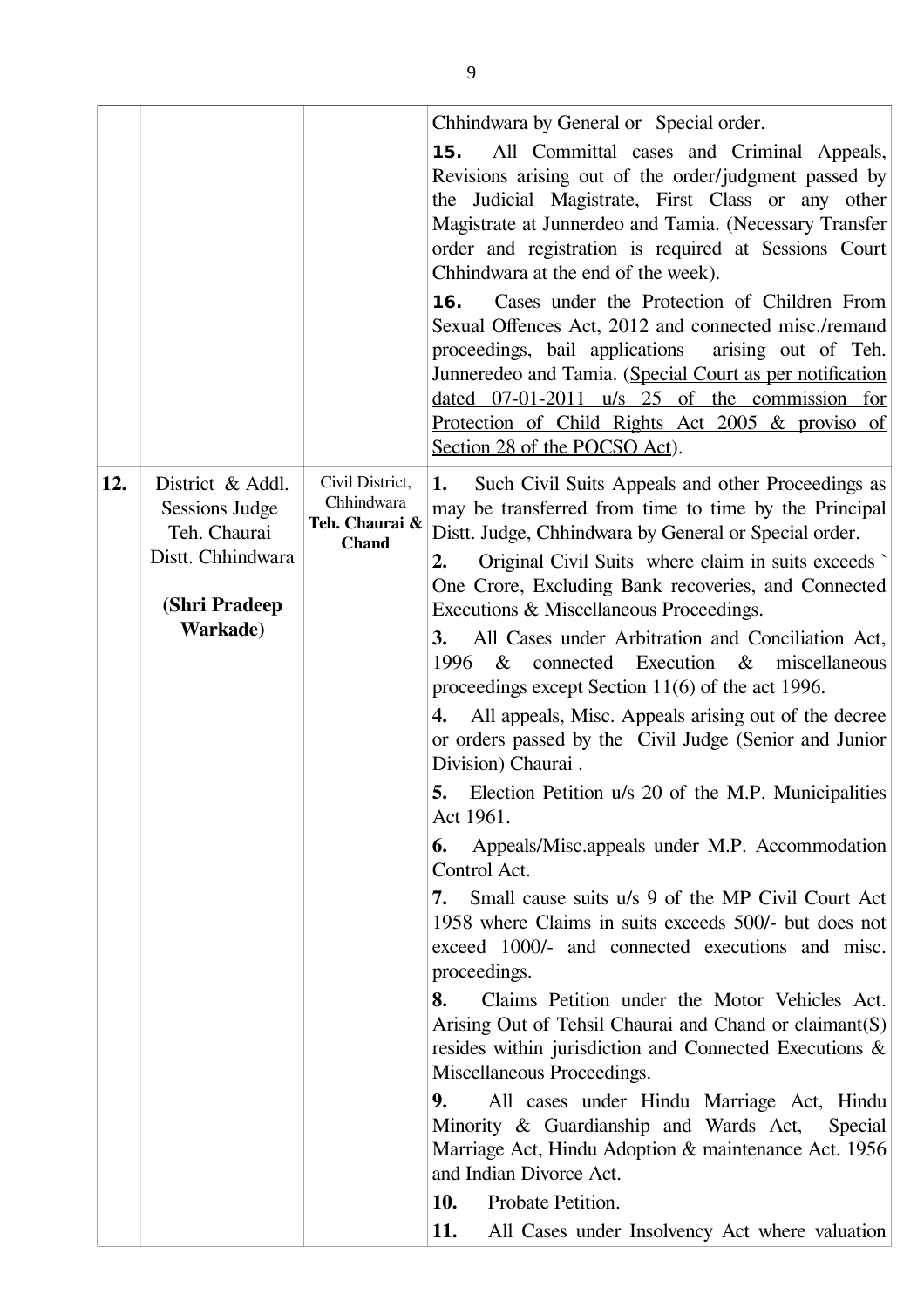|     |                                                                                                                              | <b>Sessions</b><br>Division,<br>Chhindwara<br>Teh. Chaurai & $02-2020$ ).<br><b>Chand</b> | Exceed 1,00,00,000 (One Crore).<br>Cases u/s 8 and applications u/s 24 of the M.P.<br>12.<br>Trusts Act 1951 where valuation exceeds<br>Public<br>1,00,00,000 (One Crore).<br>13.<br>All<br>cases<br>and<br>connected<br>miscellaneous<br>proceedings arising out of Electricity Act 2003 at Tehsil<br>Chaurai & Chand (According to notification dated 29-<br>14.<br>Such Sessions Trial Appeal, Revision or other<br>proceedings under Cr.P.C. and any other Act as may be<br>transferred from time to time by the Sessions Judge,<br>Chhindwara by General or Special order.<br>Cases under the Protection Of Children From<br>15.<br>Sexual Offences Act, 2012 and connected misc./remand<br>proceedings, bail applications arising out of Teh.<br>Chourai and Chand. (Special Court as per notification<br>dated $07-01-2011$ u/s $25$ of the commission for<br>Protection of Child Rights Act 2005 & proviso of<br>Section 28 of the POCSO Act).<br>All Committal cases and Criminal Appeals,<br>16.<br>Revisions arising out of the order/judgment passed by<br>the Judicial Magistrate, First Class or any<br>other<br>Magistrate at Chaurai. (Necessary Registration<br>and<br>Transfer order of the said cases is required from Sessions<br>Court Chhindwara at the end of the week). |
|-----|------------------------------------------------------------------------------------------------------------------------------|-------------------------------------------------------------------------------------------|-------------------------------------------------------------------------------------------------------------------------------------------------------------------------------------------------------------------------------------------------------------------------------------------------------------------------------------------------------------------------------------------------------------------------------------------------------------------------------------------------------------------------------------------------------------------------------------------------------------------------------------------------------------------------------------------------------------------------------------------------------------------------------------------------------------------------------------------------------------------------------------------------------------------------------------------------------------------------------------------------------------------------------------------------------------------------------------------------------------------------------------------------------------------------------------------------------------------------------------------------------------------------------------------------|
| 13. | District & Addl.<br><b>Sessions Judge</b><br>Tehsil Pandurna<br>District<br>Chhindwara<br>(Shri Krishn Das<br><b>Mahar</b> ) | Civil<br>District<br>Chhindwara<br>Teh.<br>Pandurna                                       | 1. Such Civil Suits Appeals and other Proceedings<br>as may be transferred from time to time by the<br>Principal District Judge, Chhindwara by general<br>or special order.<br>2. Original Civil Suits where claim in suits<br>exceeds One<br>Crore, Excluding Bank<br>recoveries, and Connected Executions &<br>Miscellaneous Proceedings.<br>3. All Cases under Arbitration and Conciliation Act,<br>1996 & connected Execution & miscellaneous<br>proceedings except Section $11(6)$ of the act<br>1996.<br>4. All appeals, Misc. Appeals arising out of the<br>decree or orders passed by the Civil Judge,<br>(Senior and Junior Division) Pandurna.<br><b>5.</b> Election Petition u/s 20 of the M.P. Municipalities<br>Act 1961.<br><b>6.</b> Appeals/Misc. Appeals under M.P. Accommodation<br>Act 1961.                                                                                                                                                                                                                                                                                                                                                                                                                                                                                 |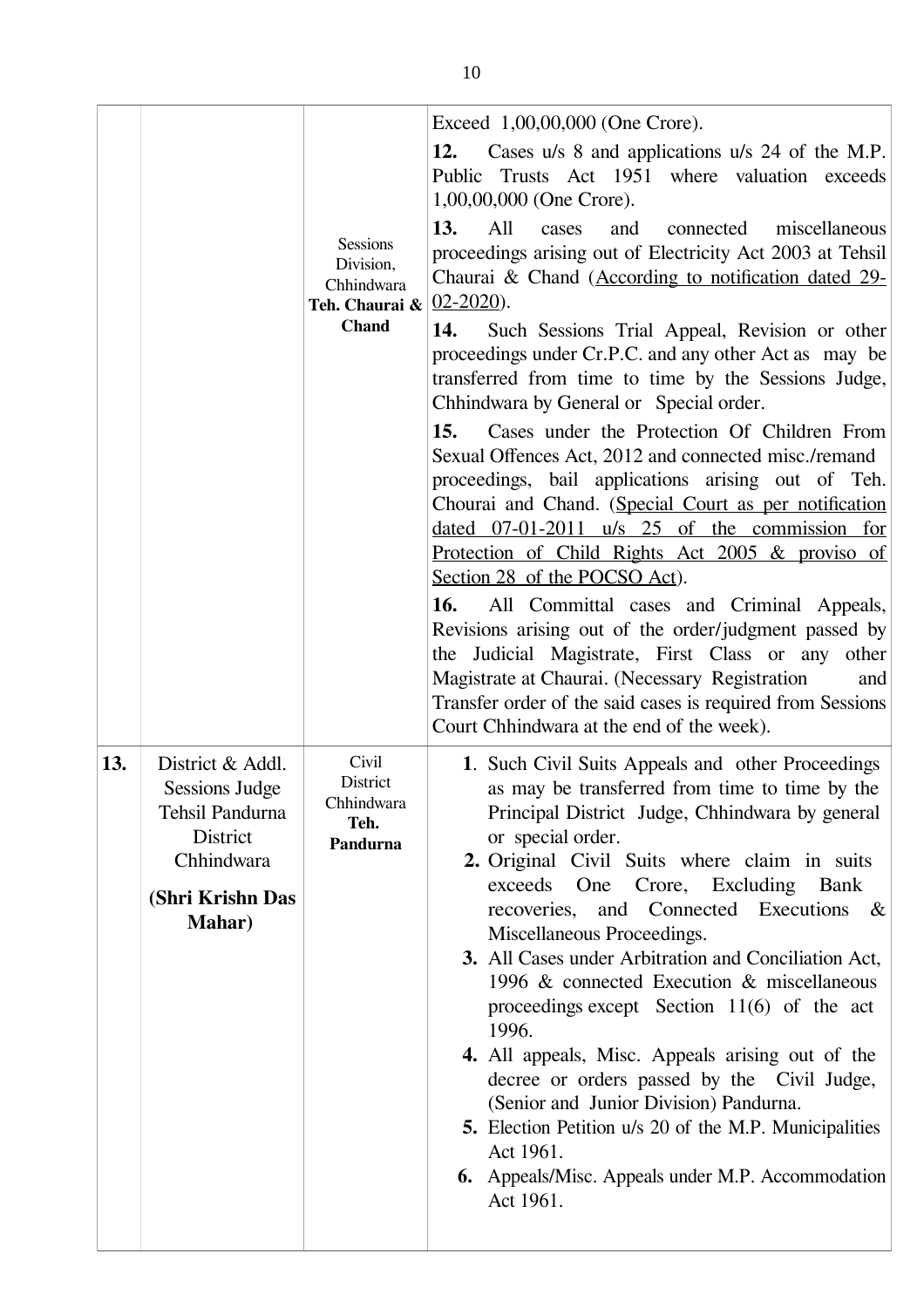| <b>Sessions</b><br>Division<br>Chhindwara<br>Teh. Pandurna | 7. Small cause suits u/s 9 of the MP Civil Court Act<br>1958 where Claims in suits exceeds 500/- but<br>exceed 1000/- and connected<br>does<br>not<br>executions and misc. proceedings.<br>8. Claim Petitions under the Motor Vehicles Act.<br>Arising Out of Tehsil Pandurna or claimant(S)<br>resides within jurisdiction and Connected<br>Executions & Miscellaneous Proceedings.<br>9. All cases under Hindu Marriage Act, Hindu<br>Minority & Guardianship and Wards Act, Special<br>Marriage Act, Hindu Adoption & maintenance<br>Act. 1956 and Indian Divorce Act.<br>10. Probate Petition.<br>11. Cases under Insolvency Act where valuation<br>Exceed 1,00,00,000 (One Crore).<br>12. Cases u/s 8 and applications u/s 24 of the M.P.<br>Public Trusts Act 1951 where valuation exceeds<br>$1,00,00,000$ (One Crore).<br>13. Appeal against the Order/Judgment passed by the<br>Gram Nayalaya u/s 34(1) of the Gram<br>PO –<br>Nyayalaya Act 2008.<br>14. Such Sessions Trial Appeals, Revisions or other<br>proceedings under Cr.P.C. and any other Acts as<br>may be transferred from time to time by the<br>Sessions Judge, Chhindwara by General or<br>Special order.<br>15. Cases under the Protection Of Children From<br>Sexual Offences Act, 2012 and connected<br>misc./remand proceedings, bail applications<br>arising out of Teh. Pandurna. (Special Court as<br>per notification dated 07-01-2011 u/s 25 of the<br>commission for Protection of Child Rights Act<br>2005 & proviso of Section 28 of the POCSO<br>$Act)$ .<br>16. All Committal cases and Criminal Appeals,<br>Revisions arising out of the judgment/order<br>passed by the Judicial Magistrate, First Class or<br>any other Magistrate at Pandurna. (Necessary<br>Registration and Transfer order of the said<br>cases is required from Sessions<br>Court<br>Chhindwara at the end of the week). |
|------------------------------------------------------------|----------------------------------------------------------------------------------------------------------------------------------------------------------------------------------------------------------------------------------------------------------------------------------------------------------------------------------------------------------------------------------------------------------------------------------------------------------------------------------------------------------------------------------------------------------------------------------------------------------------------------------------------------------------------------------------------------------------------------------------------------------------------------------------------------------------------------------------------------------------------------------------------------------------------------------------------------------------------------------------------------------------------------------------------------------------------------------------------------------------------------------------------------------------------------------------------------------------------------------------------------------------------------------------------------------------------------------------------------------------------------------------------------------------------------------------------------------------------------------------------------------------------------------------------------------------------------------------------------------------------------------------------------------------------------------------------------------------------------------------------------------------------------------------------------------------------------------------------------------------------------------------|
|------------------------------------------------------------|----------------------------------------------------------------------------------------------------------------------------------------------------------------------------------------------------------------------------------------------------------------------------------------------------------------------------------------------------------------------------------------------------------------------------------------------------------------------------------------------------------------------------------------------------------------------------------------------------------------------------------------------------------------------------------------------------------------------------------------------------------------------------------------------------------------------------------------------------------------------------------------------------------------------------------------------------------------------------------------------------------------------------------------------------------------------------------------------------------------------------------------------------------------------------------------------------------------------------------------------------------------------------------------------------------------------------------------------------------------------------------------------------------------------------------------------------------------------------------------------------------------------------------------------------------------------------------------------------------------------------------------------------------------------------------------------------------------------------------------------------------------------------------------------------------------------------------------------------------------------------------------|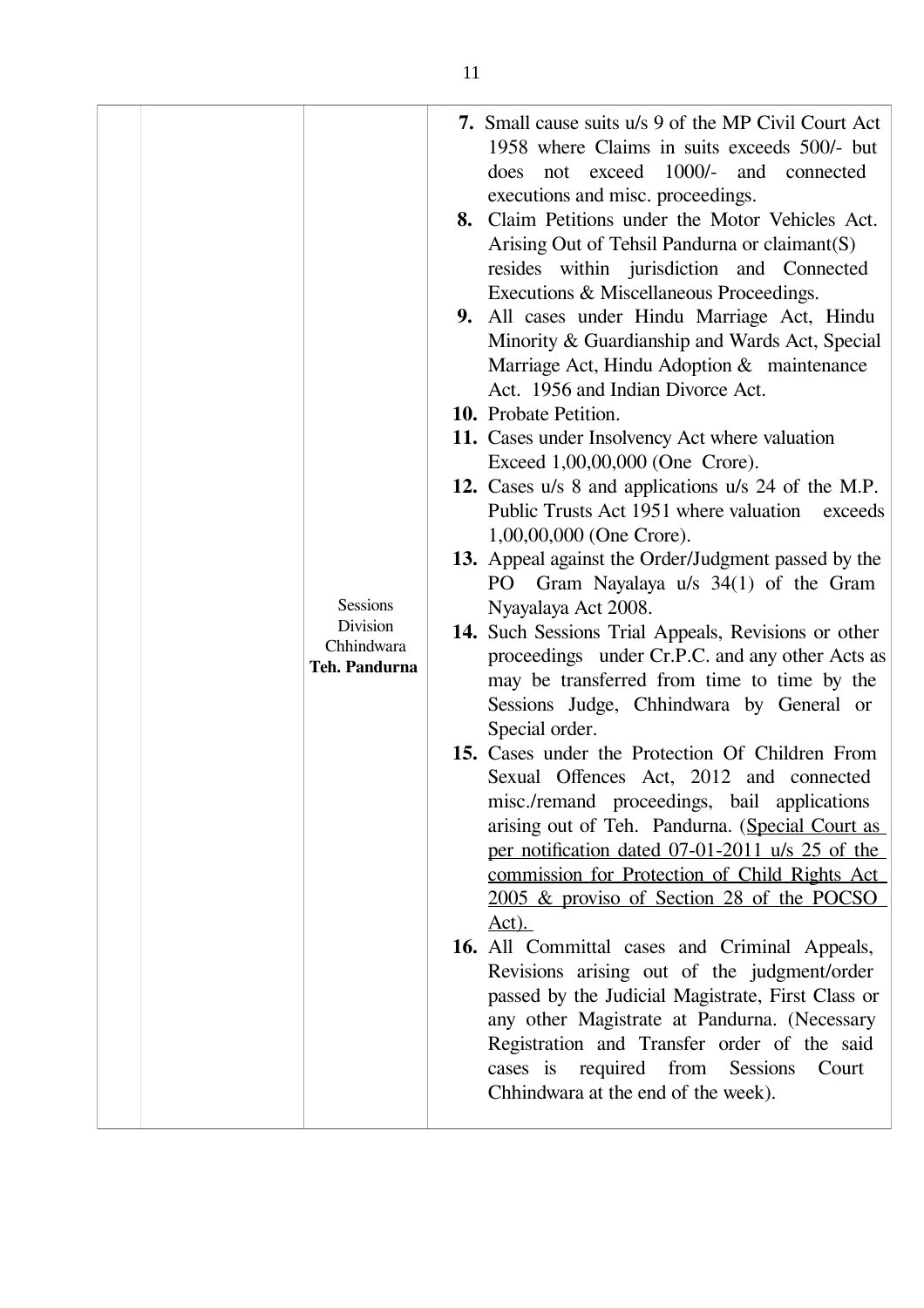| 14. | District and<br>Addl. Sessions | Civil<br>District<br>Chhindwara           | 1.  | Such Civil Suits Appeals and other Proceedings<br>as may be transferred from time to time by                                                         |
|-----|--------------------------------|-------------------------------------------|-----|------------------------------------------------------------------------------------------------------------------------------------------------------|
|     | Judge, Sausar,<br>District     | Teh.<br><b>Sausar</b>                     |     | the Principal Distt. Judge, Chhindwara by<br>General or Special order.                                                                               |
|     | Chhindwara                     |                                           | 2.  | All appeals, Misc. Appeals arising out of the<br>decree or orders passed by the Civil Judge,                                                         |
|     | <b>Singh Thakur)</b>           | (Shri Rajdeep                             | 3.  | Senior Division (Smt. Rupali Uikey) Saunsar.<br>Appeals/Misc.<br>Appeals<br>under<br>M.P.<br>Accommodation Control Act 1961 Sausar &<br>Bichua.      |
|     |                                |                                           | 4.  | Small cause suits where Claims in suits exceeds<br>500/- but does not exceed 1000/- Sausar &<br>Bichua.                                              |
|     |                                |                                           | 5.  | Claim Petitions under the Motor Vehicles Act.<br>Arising Out of Teh. Sausar or claimant(S)<br>resides within jurisdiction and Connected              |
|     |                                |                                           | 6.  | Executions & Miscellaneous Proceedings.<br>All Cases under Insolvency Act where valuation<br>Exceed 1,00,00,000/- (One Crore) Sausar $\&$<br>Bichua. |
|     |                                | <b>Sessions</b><br>Division<br>Chhindwara | 7.  | All other Civil and Criminal matter related to<br>vacant court/ link court or otherwise for which<br>other DJ/ASJ has been authorized and<br>no      |
|     |                                | <b>Teh. Sausar</b>                        | 8.  | which comes in jurisdiction of DJ/ASJ.<br>All<br>connected<br>miscellaneous<br>and<br>cases<br>proceedings arising out of Electricity Act 2003       |
|     |                                |                                           | 9.  | at Tehsil Sausar, Bichua and Pandurna (According<br>notification dated 29-02-2020 and 05-07-2021).<br>Cases under the Protection Of Children From    |
|     |                                |                                           |     | Sexual Offences Act, 2012 and connected<br>misc./remand proceedings, bail applications<br>arising out of all the Police Stations at Teh.             |
|     |                                |                                           |     | Sausar and Bichua. (Special Court as per<br>notification dated 07-01-2011 u/s 25 of the<br><u>commission for Protection of</u><br>Child Rights       |
|     |                                |                                           |     | <u>Act 2005 &amp; proviso of Section 28 of the</u><br>POCSO Act).                                                                                    |
|     |                                |                                           | 10. | Such Sessions Trial Appeals, Revisions or other<br>proceedings under Cr.P.C. and any other Acts as<br>may be transferred from time to time by the    |
|     |                                |                                           | 11. | Sessions Judge, Chhindwara by General or<br>Special order.<br>Criminal Appeals and Revisions arising out of                                          |
|     |                                |                                           |     | the judgment passed by the Judicial Magistrate,<br>First Class (Shri Pushparaj Singh Uikey and<br>Sushri Ekta Thakur) at Saunsar. (Necessary         |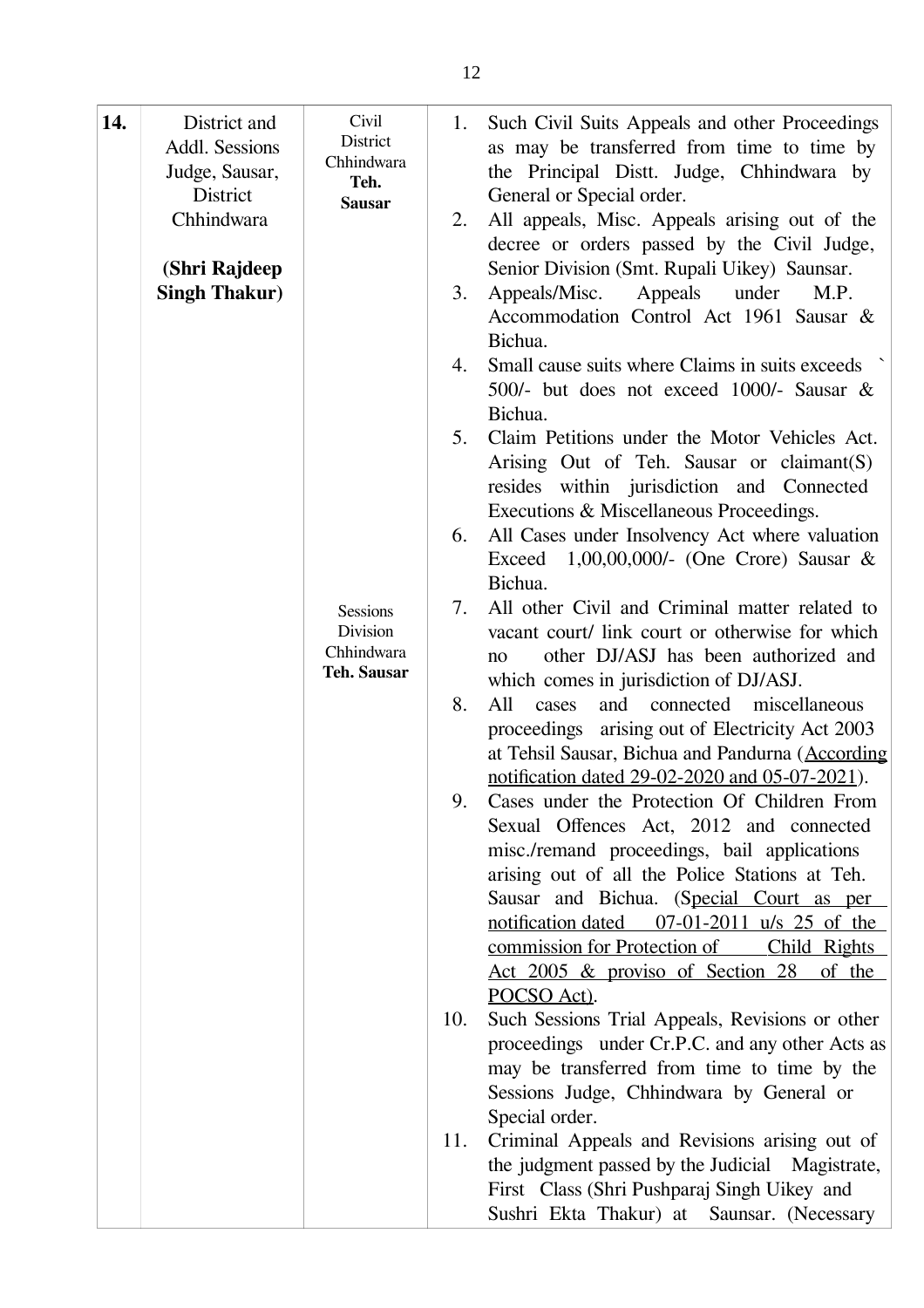|     |                                                                                                                             |                                                                                                                             | 12.                                                              | Registration and Transfer order of the said cases<br>is required from Sessions Court Chhindwara at<br>the end of the week).<br>Committal cases arising out of territorial<br>Jurisdiction of the Police Station Sausar.<br>(Necessary Registration and Transfer order of<br>the said cases is required from Sessions Court<br>Chhindwara at the end of the week).                                                                                                                                                                                                                                                                                                                                                                                                                                                                                                                                                                                                                                                                                                                                                                                                                                                                                                                                                                                                                                                                                                                                                                                                                                                                                                                                                                                                |
|-----|-----------------------------------------------------------------------------------------------------------------------------|-----------------------------------------------------------------------------------------------------------------------------|------------------------------------------------------------------|------------------------------------------------------------------------------------------------------------------------------------------------------------------------------------------------------------------------------------------------------------------------------------------------------------------------------------------------------------------------------------------------------------------------------------------------------------------------------------------------------------------------------------------------------------------------------------------------------------------------------------------------------------------------------------------------------------------------------------------------------------------------------------------------------------------------------------------------------------------------------------------------------------------------------------------------------------------------------------------------------------------------------------------------------------------------------------------------------------------------------------------------------------------------------------------------------------------------------------------------------------------------------------------------------------------------------------------------------------------------------------------------------------------------------------------------------------------------------------------------------------------------------------------------------------------------------------------------------------------------------------------------------------------------------------------------------------------------------------------------------------------|
| 15. | Addl. Judge to the<br>Court of District<br>and Addl. Sessions<br>Judge, Sausar<br>Chhindwara<br>(Shri Pranaydeep<br>Thakur) | Civil<br>District<br>Chhindwara<br>Teh.<br><b>Bichua</b><br><b>Sessions</b><br>Division<br>Chhindwara<br><b>Teh. Sausar</b> | 1.<br>2.<br>3.<br>4.<br>5.<br>6.<br>7.<br>8.<br>9.<br>10.<br>11. | Such Civil Suits Appeals and other Proceedings<br>as may be transferred from time to time by<br>the Principal Distt. Judge, Chhindwara by<br>General or Special order.<br>Appeals, Misc. Appeals arising out of the decree<br>or orders passed by the Civil Judge, Senior<br>Division (Shri Pushparaj Singh Uikey) Sausar.<br>Original Civil Suits where claim in suits exceeds<br>One Crore, Excluding Bank recoveries, and<br>Executions<br>Connected<br>Miscellaneous<br>$\&$<br>Proceedings.<br>Cases under Arbitration and Conciliation Act,<br>1996 $\&$ connected Execution $\&$<br>Misc.<br>Proceedings except Section11 (6) of the Act<br>1996. Teh. Sausar & Bichua.<br>All cases under Hindu Marriage Act, Hindu<br>Minority & Guardianship and Wards Act, Special<br>Marriage Act, Hindu Adoption & Maintenance<br>Act. 1956 and Indian Divorce Act.<br>Election Petition u/s 20 of the M.P. Municipalities<br>Act 1961 Sausar & Bichua.<br>Claim Petitions under the Motor Vehicles Act.<br>Arising Out of Tehsil Bichua or claimant(S)<br>resides within jurisdiction and Connected<br>Executions & Miscellaneous Proceedings.<br>Probate Petition. Teh. Sausar & Bichua.<br>Cases u/s 8 and applications u/s 24 of the M.P.<br>Public Trusts Act 1951 where valuation exceeds<br>1,00,00,000 (One Crore). Teh. Sausar & Bichua.<br>Such Sessions Trial Appeals, Revisions or other<br>proceedings under Cr.P.C. and any other Act as<br>may be transferred from time to time by the<br>Sessions Judge, Chhindwara by general or<br>special order.<br>Criminal Appeals and Revisions arising out of<br>judgment passed by the<br>Judicial<br>the<br>Magistrate, First Class (Smt.Rupali Uikey) at<br>Saunsar. (Necessary Registration and Transfer |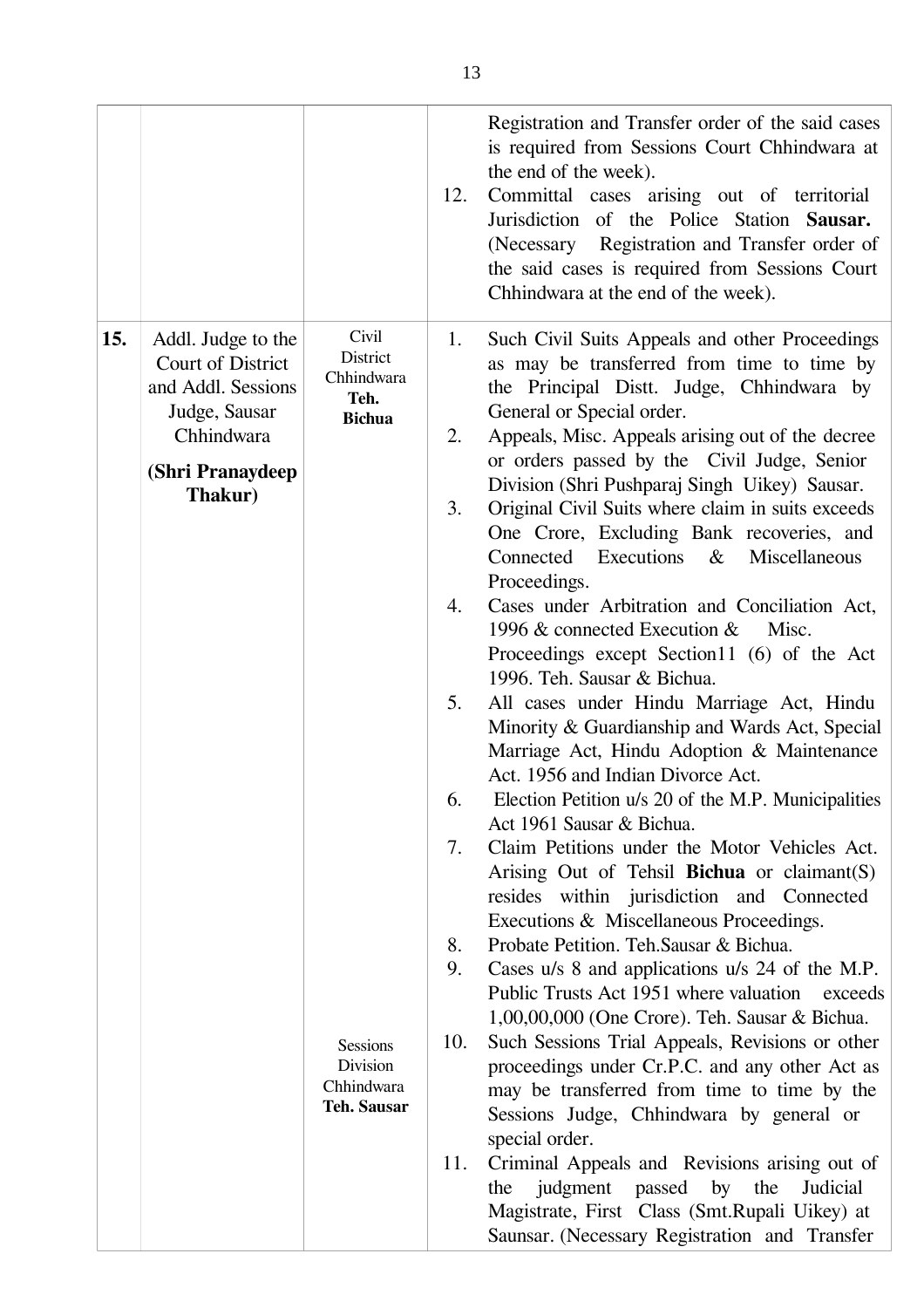|            |                                                                                          |                                                    |                      | order of the said cases is required from Sessions                                                                                                                                                                                                                                                                                                                                                                                                                     |
|------------|------------------------------------------------------------------------------------------|----------------------------------------------------|----------------------|-----------------------------------------------------------------------------------------------------------------------------------------------------------------------------------------------------------------------------------------------------------------------------------------------------------------------------------------------------------------------------------------------------------------------------------------------------------------------|
|            |                                                                                          |                                                    | 12.                  | Court Chhindwara at the end of the week).<br>Committal cases arising out of territorial<br>Jurisdiction of PS Lodhikheda, Mohgaon and<br>Bichua. (Necessary Registration and Transfer<br>order of the said criminal cases is required<br>from Sessions Court Chhindwara at the end of<br>the week).                                                                                                                                                                   |
|            |                                                                                          |                                                    | 13.                  | All kinds of cases resolved in permanent and<br>continuous Lok Adalat and functions<br><sub>of</sub><br>permanent Lok Adalat.                                                                                                                                                                                                                                                                                                                                         |
| 16.        | $Ist$ Civil Judge<br><b>Senior Division</b><br>Distt. Chhindwara                         | Civil Distt.<br>Chhindwara<br>Teh.<br>Chhindwara & | 1.<br>2.             | Such cases as may be transferred from time to<br>time by the PDJ, Chhindwara.<br>Cases for grant of succession certificate under                                                                                                                                                                                                                                                                                                                                      |
|            | (Shri Pawan Patel)                                                                       | <b>Mohkhed</b>                                     |                      | part -X of the Indian Succession Act 1925.                                                                                                                                                                                                                                                                                                                                                                                                                            |
| 17.        | $IInd$ Civil Judge<br><b>Senior Division</b><br>Distt. Chhindwara                        | Teh.<br><b>Chhindwara</b><br>and Mohkhed           | 1.<br>2.             | Such cases as may be transferred from time to<br>time by the PDJ, Chhindwara.<br>All other Civil matter for which no other Civil                                                                                                                                                                                                                                                                                                                                      |
|            | (Smt. Veena Xalxo)                                                                       |                                                    |                      | Judge Class-I is authorised and which comes in                                                                                                                                                                                                                                                                                                                                                                                                                        |
|            |                                                                                          |                                                    | 3.                   | jurisdiction of Civil Judge Class-I Chhindwara.<br>Civil Suit where Claim in suit exceeds<br>5,00,000 (Five Lakh) but does not exceed<br>$1,00,00,000/$ - (One Crore) (July to December)<br>and Connected Executions & Miscellaneous<br>Proceedings.                                                                                                                                                                                                                  |
| 18.        | III <sup>rd</sup> Civil Judge<br><b>Senior Division</b><br>Distt. Chhindwara<br>(Vacant) |                                                    | Vacant               |                                                                                                                                                                                                                                                                                                                                                                                                                                                                       |
| <b>19.</b> | IV <sup>th</sup> Civil Judge<br><b>Senior Division</b><br>Distt. Chhindwara<br>(Vacant)  |                                                    | <b>Vacant</b>        |                                                                                                                                                                                                                                                                                                                                                                                                                                                                       |
| 20.        | $Vth$ Civil Judge<br><b>Senior Division</b><br>Distt. Chhindwara<br>(Smt. Prerana Jain)  | Teh.<br>Chhindwara &<br><b>Mohkhed</b>             | 1.<br>2.<br>3.<br>4. | Such cases as may be transferred from time to<br>time by the PDJ, Chhindwara.<br>Civil Suit where Claim in<br>suit exceeds<br>5,00,000 (Five Lakh) but does not exceed<br>$1,00,00,000/$ - (One Crore) (January to June) and<br>Connected Executions & Miscellaneous<br>Proceedings.<br>Cases under Public Trusts Act where valuation<br>exceeds 5,00,000 (Five Lakh) but does not<br>exceed 1,00,00,000/- (One Crore).<br>Cases under Insolvency Act where the claim |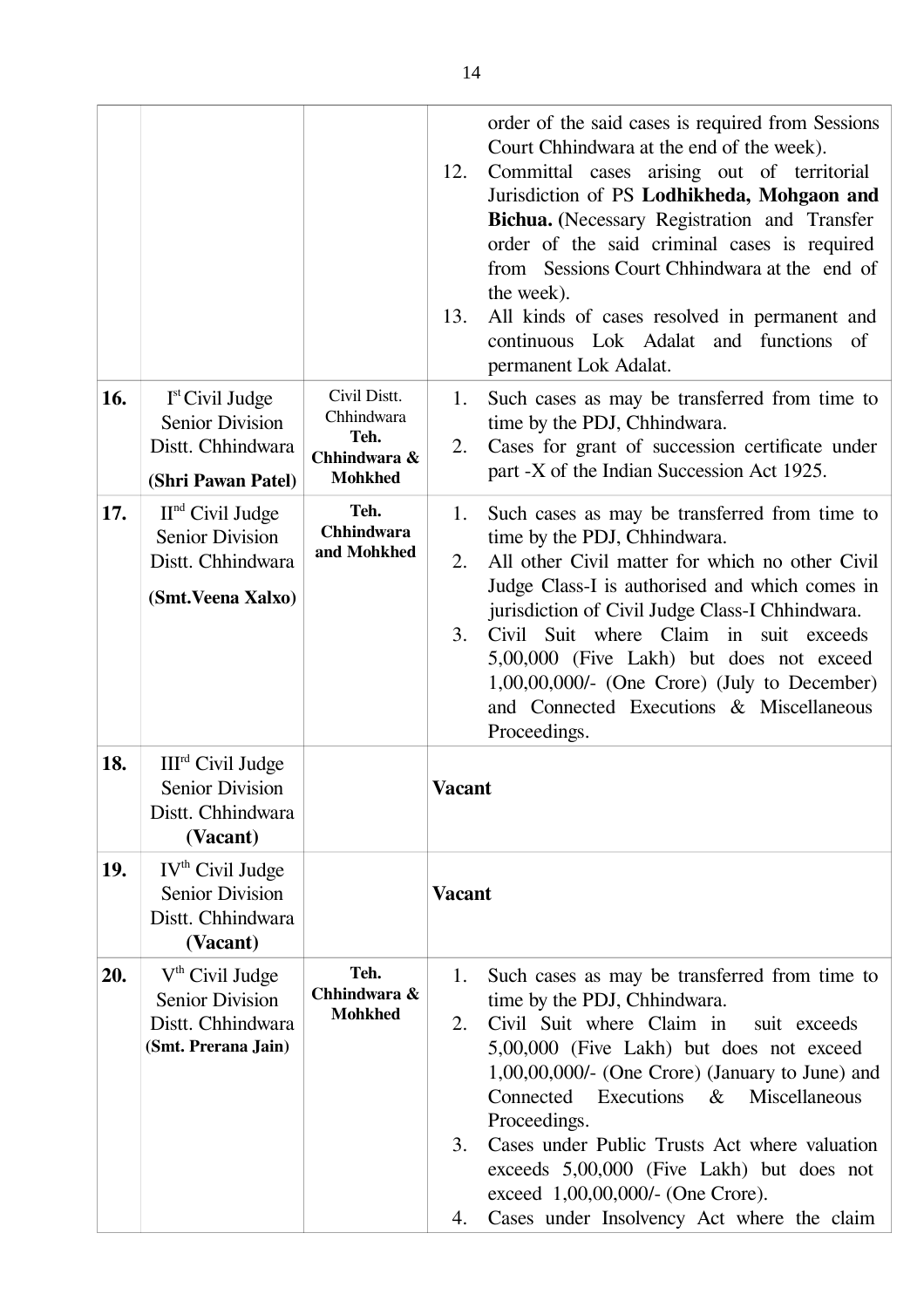|     |                                                                                                               |                                                              | 5.<br>6.<br>7.<br>8.                   | 5,00,000 (Five Lakh) but does not<br>exceeds<br>exceed 1,00,00,000/- (One Crore).<br>Appeals u/s 139 and 172 of Municipalities Act<br>1961.<br>Small cause suits where the claim in suit exceeds<br>200 (Two Hundred) but does not exceed 500/-<br>(Five Hundred).<br>All proceedings/miscellaneous proceedings and<br>executions related to vacant courts of Civil Judge,<br>(Senior Division) at Chhindwara headquarter only.<br>All the applications/cases returned from appellate<br>court arising out of the orders/judgments already<br>decided by Civil Judge, (Senior Division) Related to<br>courts that were once functioning to be heard and<br>decide accordance with law.                                                                                                                                                                    |
|-----|---------------------------------------------------------------------------------------------------------------|--------------------------------------------------------------|----------------------------------------|-----------------------------------------------------------------------------------------------------------------------------------------------------------------------------------------------------------------------------------------------------------------------------------------------------------------------------------------------------------------------------------------------------------------------------------------------------------------------------------------------------------------------------------------------------------------------------------------------------------------------------------------------------------------------------------------------------------------------------------------------------------------------------------------------------------------------------------------------------------|
| 21. | Civil Judge<br><b>Senior Division</b><br><b>Sausar</b><br>Distt. Chhindwara<br>(Shri Pushpraj<br>singh Uikey) | Civil Distt.<br>Chhindwara<br>Teh. Sausar &<br><b>Bichua</b> | 1.<br>2.<br>3.<br>4.<br>5.<br>6.<br>7. | Such cases as may be transferred from time to<br>time by the PDJ, Chhindwara.<br>Civil Suit where Claim in suit exceeds<br>5,00,000 (Five Lakh) but does not exceed<br>1,00,00,000/- (One Crore) and Connected<br>Executions & Miscellaneous Proceedings arising<br>out of Teh. Sausar only.<br>Cases under Public Trusts Act where valuation<br>exceeds 5,00,000 (Five Lakh) but does not<br>exceed 1,00,00,000/- (One Crore).<br>Cases under Insolvency Act where the claim<br>exceeds 5,00,000 (Five Lakh) but does not<br>exceed 1,00,00,000/- (One Crore).<br>Appeals u/s 139 and 172 of Municipalities Act<br>1961.<br>Small cause suits where the claim in suit<br>exceeds<br>200 (Two Hundred) but does not exceed<br>$500/-$<br>(Five Hundred).<br>Cases for grant of succession certificate under<br>part -X of the Indian Succession Act 1925. |
| 22. | Addl. Civil Judge<br><b>Senior Division</b><br><b>Sausar</b><br>Distt. Chhindwara<br>(Smt. Rupali<br>Uikey)   | Civil Distt.<br>Chhindwara<br>Teh. Sausar &<br><b>Bichua</b> | 1.<br>2.<br>3.<br>4.                   | Such cases as may be transferred from time to<br>time by the PDJ, Chhindwara.<br>Civil Suit where Claim in<br>suit exceeds<br>5,00,000 (Five Lakh) but does not exceed<br>$1,00,00,000/$ - (One Crore)<br>and Connected<br>Executions & Miscellaneous Proceedings arising<br>out of Teh. Bichua only.<br>All other Civil matters for which no other Civil<br>Judge Class-I is authorised and which comes in<br>jurisdiction of Civil Judge Class-I Sausar.<br>All the applications/cases returned from appellate                                                                                                                                                                                                                                                                                                                                          |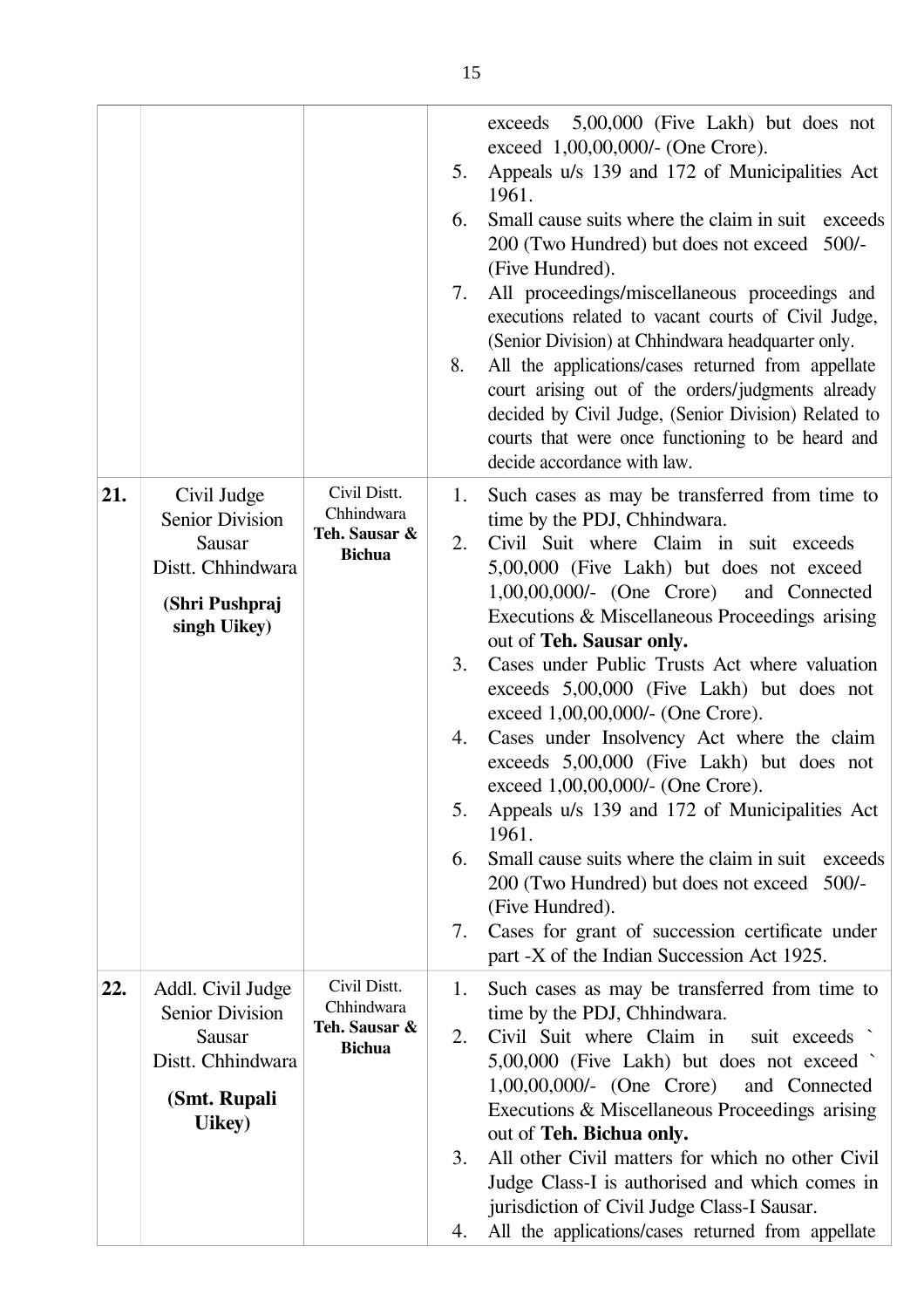|     |                                                                                                               |                                                            |                                                    | court arising out of the orders/judgments already<br>decided by Civil Judge, (Senior Division) Related to<br>courts that were once functioning to be heard and<br>decide accordance with law.                                                                                                                                                                                                                                                                                                                                                                                                                                                                                                                                                                                                                                                                                                                                                                                                                                                                                                                                                                                                            |
|-----|---------------------------------------------------------------------------------------------------------------|------------------------------------------------------------|----------------------------------------------------|----------------------------------------------------------------------------------------------------------------------------------------------------------------------------------------------------------------------------------------------------------------------------------------------------------------------------------------------------------------------------------------------------------------------------------------------------------------------------------------------------------------------------------------------------------------------------------------------------------------------------------------------------------------------------------------------------------------------------------------------------------------------------------------------------------------------------------------------------------------------------------------------------------------------------------------------------------------------------------------------------------------------------------------------------------------------------------------------------------------------------------------------------------------------------------------------------------|
| 23. | Civil Judge<br><b>Senior Division</b><br>Pandurna<br>Distt.<br>Chhindwara<br>(Shri Neeraj<br>Kumar Prajapati) | Civil Distt.<br>Chhindwara<br>Teh.<br>Pandurna             | 1.<br>2.<br>3.<br>4.<br>5.<br>6.<br>7.<br>8.<br>9. | Such cases as may be transferred from time to<br>time by the PDJ, Chhindwara.<br>Civil Suit where Claim in suit exceeds<br>5,00,000 (Five Lakh) but does not exceed<br>$1,00,00,000/$ - (One Crore)<br>and Connected<br>Executions & Miscellaneous Proceedings.<br>Cases under Public Trusts Act where valuation<br>exceeds 5,00,000 (Five Lakh) but does not<br>exceed 1,00,00,000/- (One Crore).<br>Cases under Insolvency Act where the claim<br>exceeds 5,00,000 (Five Lakh) but does not<br>exceed 1,00,00,000/- (One Crore).<br>Appeals u/s 139 and 172 of Municipalities Act<br>1961.<br>Small cause suits where the claim in suit exceeds<br>200 (Two Hundred) but does not exceed 500/-<br>(Five Hundred).<br>Cases for grant of succession certificate under<br>part -X of the Indian Succession Act 1925.<br>All other Civil matters which come within the<br>jurisdiction of Civil Judge (Senior Division) at<br>Pandurna.<br>Civil cases arising out of jurisdiction mentioned<br>in notification Bhopal dated 22-11-2010 Under<br>Gram Nyayalayas Act 2008 as per reference<br>notification dated 10-05-2013 & memorandum<br>of the Hon'ble High Court No. B/ 4767 dated 12-<br>$08-2021.$ |
| 24. | Civil Judge<br><b>Senior Division</b><br>Amarwada<br>Distt.<br>Chhindwara<br>(Ku. Sandhya<br>Maravi)          | Civil Distt.<br>Chhindwara<br>Teh.<br>Amarwada &<br>Harrai | 1.<br>2.<br>3.<br>4.<br>5.                         | Such cases as may be transferred from time to<br>time by the PDJ, Chhindwara.<br>Civil Suits where Claim in<br>suit exceeds<br>5,00,000 (Five Lakh) but does not exceed<br>1,00,00,000/- (One Crore) and Connected<br>Executions & Miscellaneous Proceedings.<br>Cases under Public Trusts Act where valuation<br>exceeds 5,00,000 (Five Lakh) but does not<br>exceed 1,00,00,000/- (One Crore).<br>Cases under Insolvency Act where the claim<br>exceeds 5,00,000 (Five Lakh) but does not<br>exceed 1,00,00,000/- (One Crore).<br>Appeals u/s 139 and 172 of Municipalities Act<br>1961. (Teh. Sausar only).                                                                                                                                                                                                                                                                                                                                                                                                                                                                                                                                                                                           |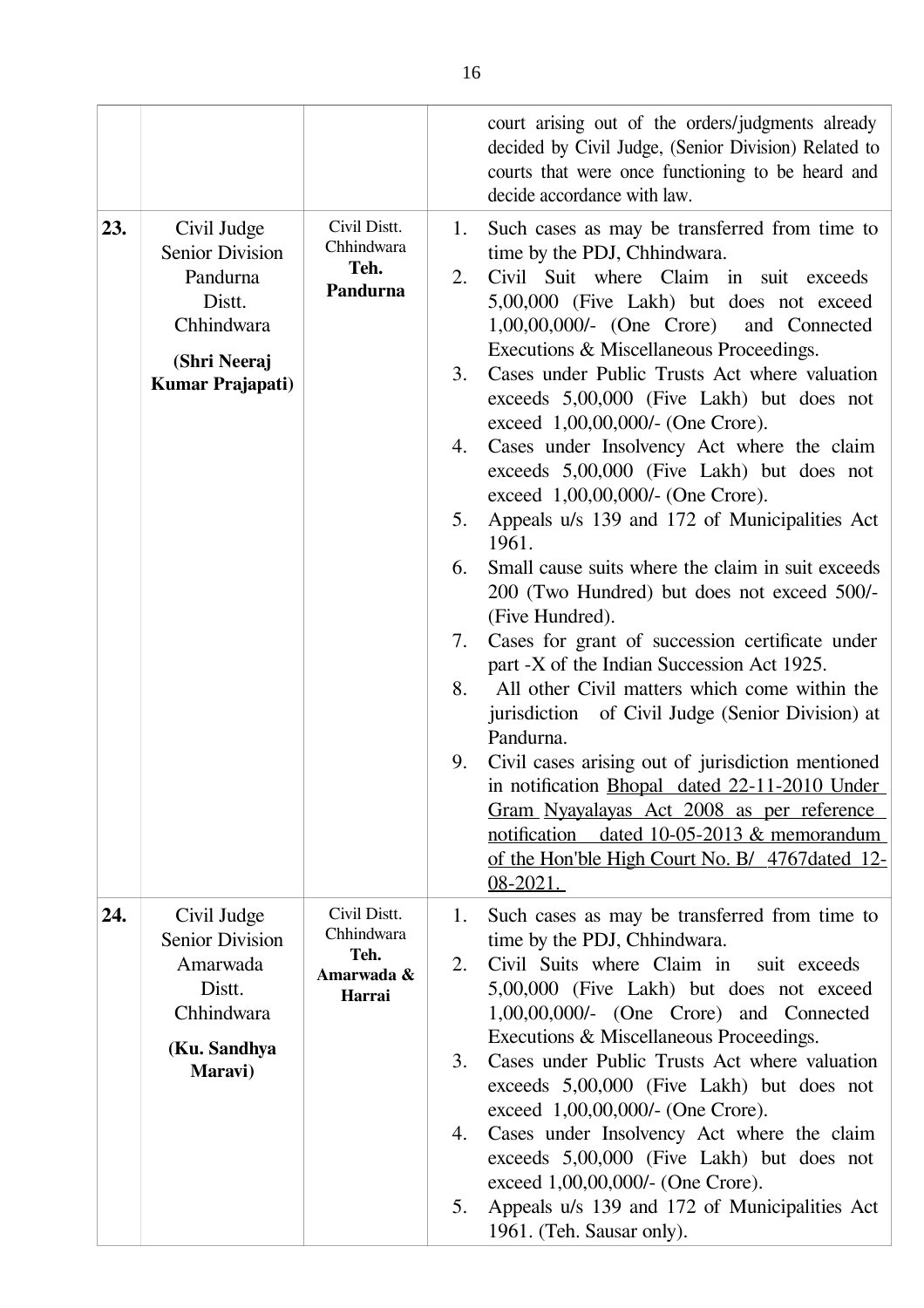|     |                                                                                                                                            |                                                                | 6.<br>7.<br>8. | Small cause suit where the claim in suit exceeds<br>200 (Two Hundred) but does not exceed 500/-<br>(Five Hundred).<br>Cases for grant of succession certificate under<br>part -X of the Indian Succession Act 1925.<br>All other Civil matters which come within the<br>jurisdiction of Civil Judge (Senior Division) at<br>Amarwada.                                                                                                                                                                                                                                                                                                                                                                                                                                                                                                                                                                                                                                                                                                                                                                                                                                                          |
|-----|--------------------------------------------------------------------------------------------------------------------------------------------|----------------------------------------------------------------|----------------|------------------------------------------------------------------------------------------------------------------------------------------------------------------------------------------------------------------------------------------------------------------------------------------------------------------------------------------------------------------------------------------------------------------------------------------------------------------------------------------------------------------------------------------------------------------------------------------------------------------------------------------------------------------------------------------------------------------------------------------------------------------------------------------------------------------------------------------------------------------------------------------------------------------------------------------------------------------------------------------------------------------------------------------------------------------------------------------------------------------------------------------------------------------------------------------------|
| 25. | Civil Judge<br><b>Senior Division</b><br>parasia<br>Distt. Chhindwara<br>(Vacant)                                                          |                                                                | <b>Vacant</b>  |                                                                                                                                                                                                                                                                                                                                                                                                                                                                                                                                                                                                                                                                                                                                                                                                                                                                                                                                                                                                                                                                                                                                                                                                |
| 26. | Addl. Judge to the<br>court of Civil<br>Judge Senior<br><b>Division</b><br>Teh. Parasia<br>Distt.<br>Chhindwara<br>(Shri Rajesh<br>Namdeo) | Civil Distt.<br>Chhindwara<br>Teh. Parasia &<br><b>Umreth</b>  | 8.             | 1. Such cases as may be transferred from time to<br>time by the PDJ, Chhindwara.<br>2. Civil Suit where Claim in<br>suit exceeds<br>5,00,000 (Five Lakh) but does not exceed<br>$1,00,00,000/$ - (One Crore) and Connected<br>Executions & Miscellaneous Proceedings.<br>3. Cases under Public Trusts Act where valuation<br>exceeds 5,00,000 (Five Lakh) but does not<br>exceed 1,00,00,000/- (One Crore).<br>4. Cases under Insolvency Act where the claim<br>exceeds 5,00,000 (Five Lakh) but does not<br>exceed 1,00,00,000/- (One Crore).<br>5. Appeals u/s 139 and 172 of Municipalities Act<br>1961.<br>6. Small cause suits where the claim in suit exceeds<br>200 (Two Hundred) but does not exceed 500/-<br>(Five Hundred).<br>7. Cases for grant of succession certificate under<br>part -X of the Indian Succession Act 1925.<br>All other Civil matter which comes in<br>jurisdiction of Civil Judge (Senior Division).<br>9. All the applications/miscellaneous proceedings/<br>cases returned from appellate court arising out of the<br>orders/judgments already decided by Civil Judge<br>(Senior Division) (now vacant court) to be heard and<br>decide accordance with law. |
| 27. | Civil Judge<br><b>Senior Division</b><br>Teh. Junnerdeo<br>Distt.<br>Chhindwara                                                            | Civil Distt.<br>Chhindwara<br><b>Teh. Junnardev</b><br>& Tamia | 2.             | 1. Such cases as may be transferred from time to<br>time by the PDJ, Chhindwara.<br>Civil Suit where Claim in<br>suit exceeds<br>5,00,000 (Five Lakh) but does not exceed<br>$1,00,00,000/(-$ (One Crore)<br>and Connected<br>Executions & Miscellaneous Proceedings.                                                                                                                                                                                                                                                                                                                                                                                                                                                                                                                                                                                                                                                                                                                                                                                                                                                                                                                          |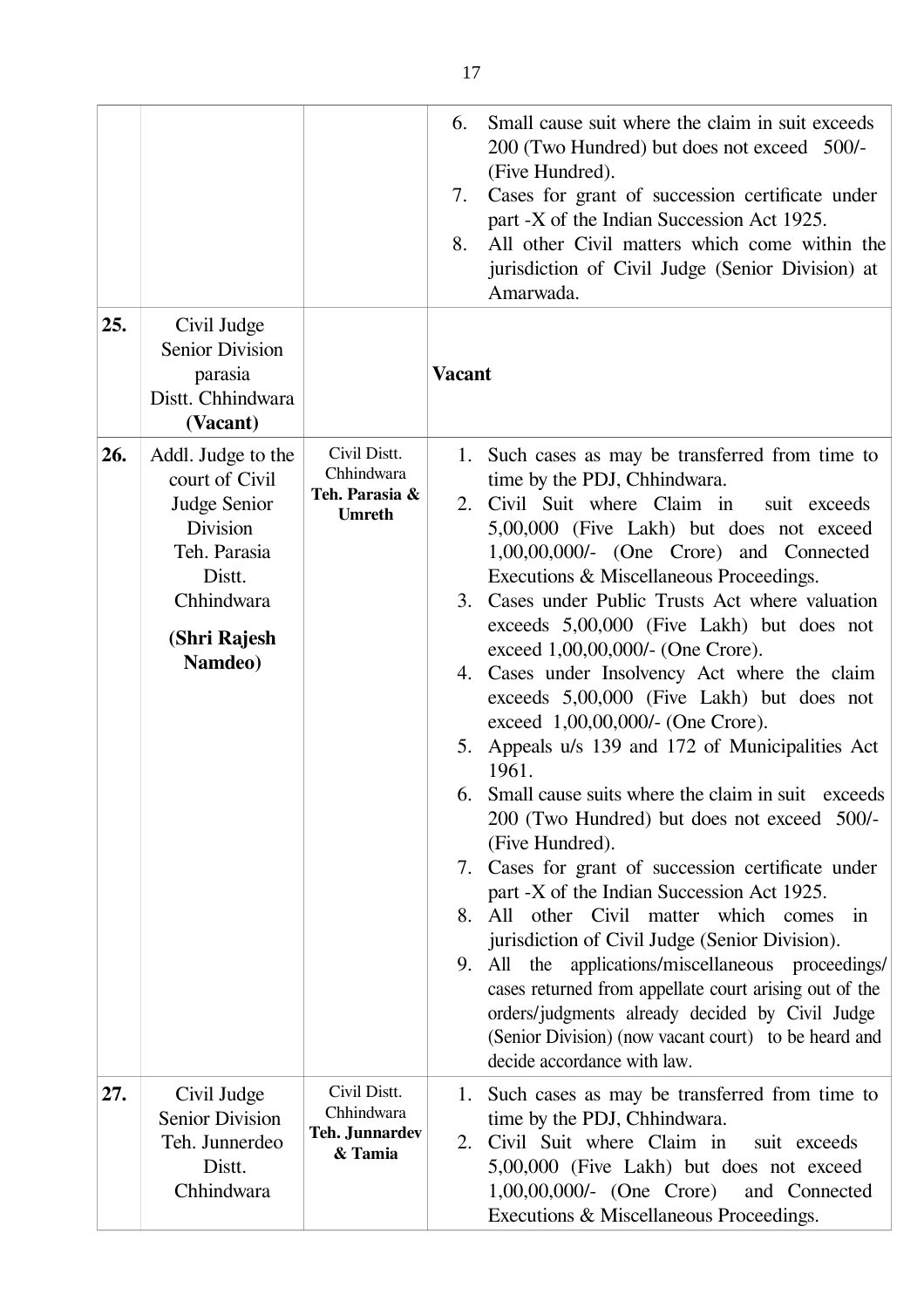|     | (Shri Devrath<br>Singh)                                                                              |                                                                      | 6.<br>7.<br>8. | 3. Cases under Public Trusts Act where valuation<br>exceeds 5,00,000 (Five Lakh) but does not<br>exceed 1,00,00,000/- (One Crore).<br>4. Cases under Insolvency Act where the claim<br>exceeds 5,00,000 (Five Lakh) but does not<br>exceed 1,00,00,000/- (One Crore).<br>5. Appeals u/s 139 and 172 of Municipalities Act<br>1961. (Teh. Junnardev only)<br>Small cause suit where the claim in suit exceeds<br>200 (Two Hundred) but does not exceed 500/-<br>(Five Hundred).<br>Cases for grant of succession certificate under<br>part -X of the Indian Succession Act 1925.<br>All other Civil matter which comes<br>$\sin$<br>jurisdiction of Civil Judge (Senior Division).                                                                                                                                                                                                                                          |
|-----|------------------------------------------------------------------------------------------------------|----------------------------------------------------------------------|----------------|----------------------------------------------------------------------------------------------------------------------------------------------------------------------------------------------------------------------------------------------------------------------------------------------------------------------------------------------------------------------------------------------------------------------------------------------------------------------------------------------------------------------------------------------------------------------------------------------------------------------------------------------------------------------------------------------------------------------------------------------------------------------------------------------------------------------------------------------------------------------------------------------------------------------------|
| 28. | Civil Judge<br><b>Senior Division</b><br>Chourai<br>Distt.<br>Chhindwara<br>(Smt. Pushpa)<br>Tilgam) | Civil Distt.<br>Chhindwara<br>Teh. Chourai &<br><b>Chand</b>         | 6.<br>8.       | 1. Such cases as may be transferred from time to<br>time by the PDJ, Chhindwara.<br>2. Civil Suit where Claim in suit exceeds<br>5,00,000 (Five Lakh) but does not exceed<br>1,00,00,000/- (One Crore) and Connected<br>Executions & Miscellaneous Proceedings.<br>3. Cases under Public Trusts Act where valuation<br>exceeds 5,00,000 (Five Lakh) but does not<br>exceed 1,00,00,000/- (One Crore).<br>4. Cases under Insolvency Act where the claim<br>exceeds 5,00,000 (Five Lakh) but does not<br>exceed 1,00,00,000/- (One Crore).<br>5. Appeals u/s 139 and 172 of Municipalities Act<br>1961.<br>Small cause suit where the claim in suit exceeds<br>200 (Two Hundred) but does not exceed 500/-<br>(Five Hundred).<br>7. Cases for grant of succession certificate under<br>part -X of the Indian Succession Act 1925.<br>All other Civil matters which come in<br>jurisdiction of Civil Judge (Senior Division). |
| 29. | $Ist$ Civil Judge<br><b>Junior Division</b><br><b>District</b><br>Chhindwara<br>(Shri Vineet Saket)  | Civil Distt.<br>Chhindwara<br>Teh.<br>Chhindwara &<br><b>Mohkhed</b> | 1.<br>2.<br>3. | Such cases as may be transferred from time to<br>time by the PDJ, Chhindwara.<br>Civil cases arising out of jurisdiction mentioned<br>in notification dated 22-11-2010 Under<br>Gram<br>Nyayalay Act 2008 as per notification dated<br>28-11-2020.<br>All types of duties and protocol work which<br>comes under the jurisdiction of District<br>Registrar.                                                                                                                                                                                                                                                                                                                                                                                                                                                                                                                                                                |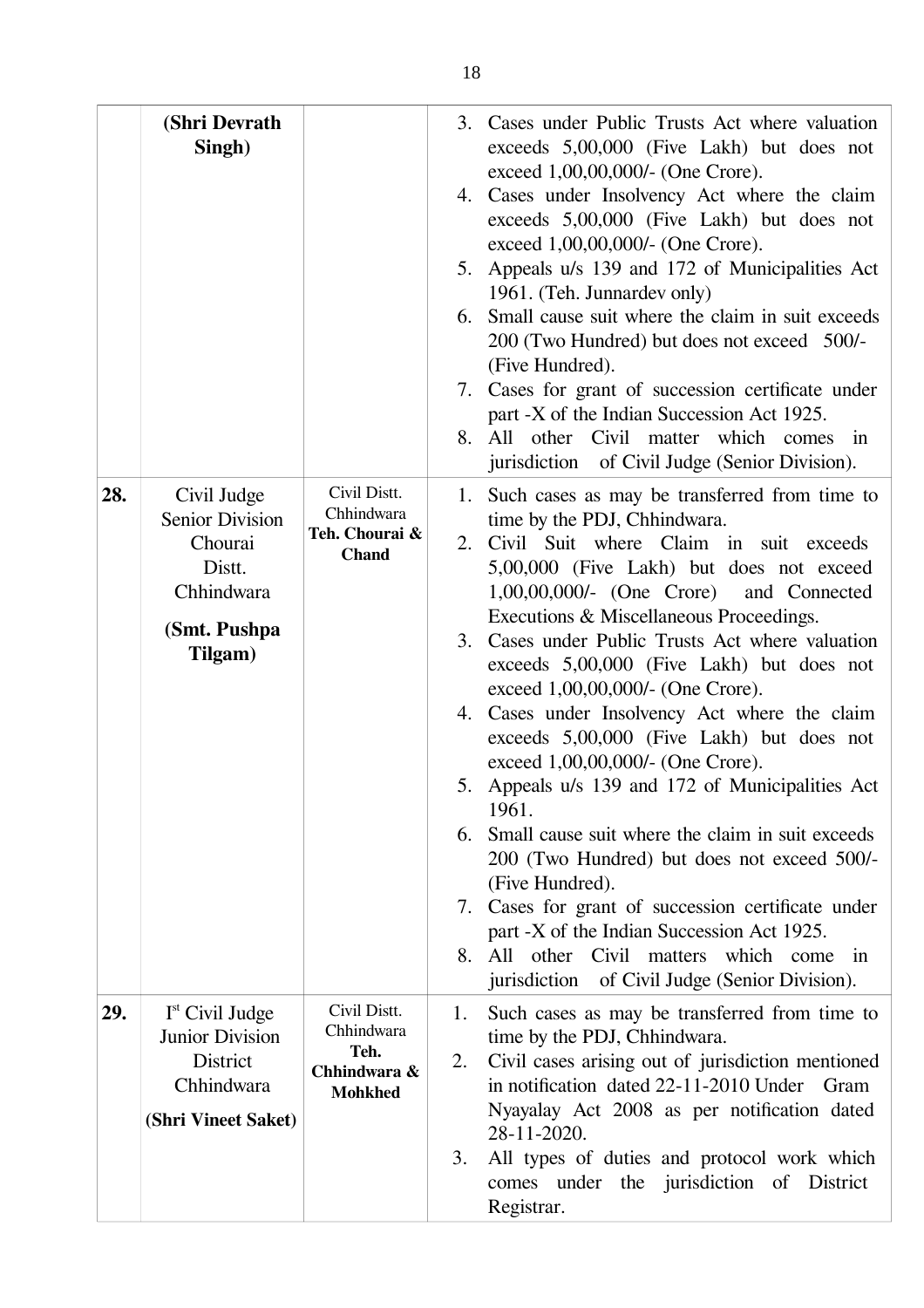|     |                                                                                                                        |                                        | 4.                   | Any other work entrusted by the Principal<br>District Judge.                                                                                                                                                                                                                                                                                                                                                                                     |
|-----|------------------------------------------------------------------------------------------------------------------------|----------------------------------------|----------------------|--------------------------------------------------------------------------------------------------------------------------------------------------------------------------------------------------------------------------------------------------------------------------------------------------------------------------------------------------------------------------------------------------------------------------------------------------|
| 30. | $IInd$ Civil Judge<br><b>Junior Division</b><br>Distt. Chhindwara<br>(Sushri Nikita<br>Varshney)                       | Teh.<br>Chhindwara &<br><b>Mohkhed</b> | 1.<br>2.             | Such cases as may be transferred from time to<br>time by the PDJ, Chhindwara.<br>Civil Suits where Claim in suit does not exceed<br>5,00,000/- (five Lakh) (July to December)<br>and Connected Executions & Miscellaneous<br>Proceedings.                                                                                                                                                                                                        |
| 31. | III <sup>rd</sup> Civil Judge<br><b>Junior Division</b><br>Distt. Chhindwara<br>(Shri<br><b>Guruvendra</b><br>Hurmade) | Teh.<br>Chhindwara &<br><b>Mohkhed</b> | 1.<br>2.             | Such cases as may be transferred from time to<br>time by the PDJ Chhindwara.<br>All the applications//miscellaneous proceedings/<br>cases returned from appellate court arising out of the<br>orders/judgments already decided by Civil Judge<br>(Junior Division) or by trainee judge (now vacant<br>court and courts that were once functioning) to be<br>heard and decide in accordance with law.                                             |
| 32. | IV <sup>th</sup> Civil Judge<br><b>Junior Division</b><br>Distt. Chhindwara<br>(Shri Satyam<br>Devaliya)               | Teh.<br>Chhindwara &<br><b>Mohkhed</b> | 1.<br>2.<br>3.<br>4. | Such cases as may be transferred from time to<br>time by the PDJ, Chhindwara.<br>Cases under Insolvency Act where the valuation<br>does not exceed 5,00,000/- (five Lakh).<br>Small cause suits where the valuation do not<br>exceed 200 (Two Hundred).<br>Cases under Public Trusts Act where the<br>valuation does not exceed 5,00,000/- (five Lakh).                                                                                          |
| 33. | $Vth$ Civil Judge<br><b>Junior Division</b><br><b>District</b><br>Chhindwara<br>(Shri Rahul Jain)                      | Teh.<br>Chhindwara &<br><b>Mohkhed</b> | 1.<br>2.<br>3.       | Such cases as may be transferred from time to<br>time by the PDJ, Chhindwara.<br>Civil Suits where Claim in suit do not exceed<br>$5,00,000/$ - (five Lakh) ( <b>January to June</b> )<br>Connected Executions & Miscellaneous<br>and<br>Proceedings.<br>All other Civil matter for which no other Civil<br>Judge (Junior Division) is authorised and which<br>comes in jurisdiction of Civil Judge (Junior<br>Division) Chhindwara headquarter. |
| 34. | $VIth$ Civil Judge<br><b>Junior Division</b><br>Distt. Chhindwara<br>(Miss Ranu<br>Richariya)                          | Teh.<br>Chhindwara &<br><b>Mohkhed</b> |                      | 1. Such cases as may be transferred from time to<br>time by the PDJ, Chhindwara.                                                                                                                                                                                                                                                                                                                                                                 |
| 35. | VII <sup>th</sup> Civil Judge<br><b>Junior Division</b><br>Distt. Chhindwara<br>(Smt. Punam<br>Parihar)                | Teh.<br>Chhindwara &<br><b>Mohkhed</b> |                      | 1. Such cases as may be transferred from time to<br>time by the PDJ, Chhindwara.                                                                                                                                                                                                                                                                                                                                                                 |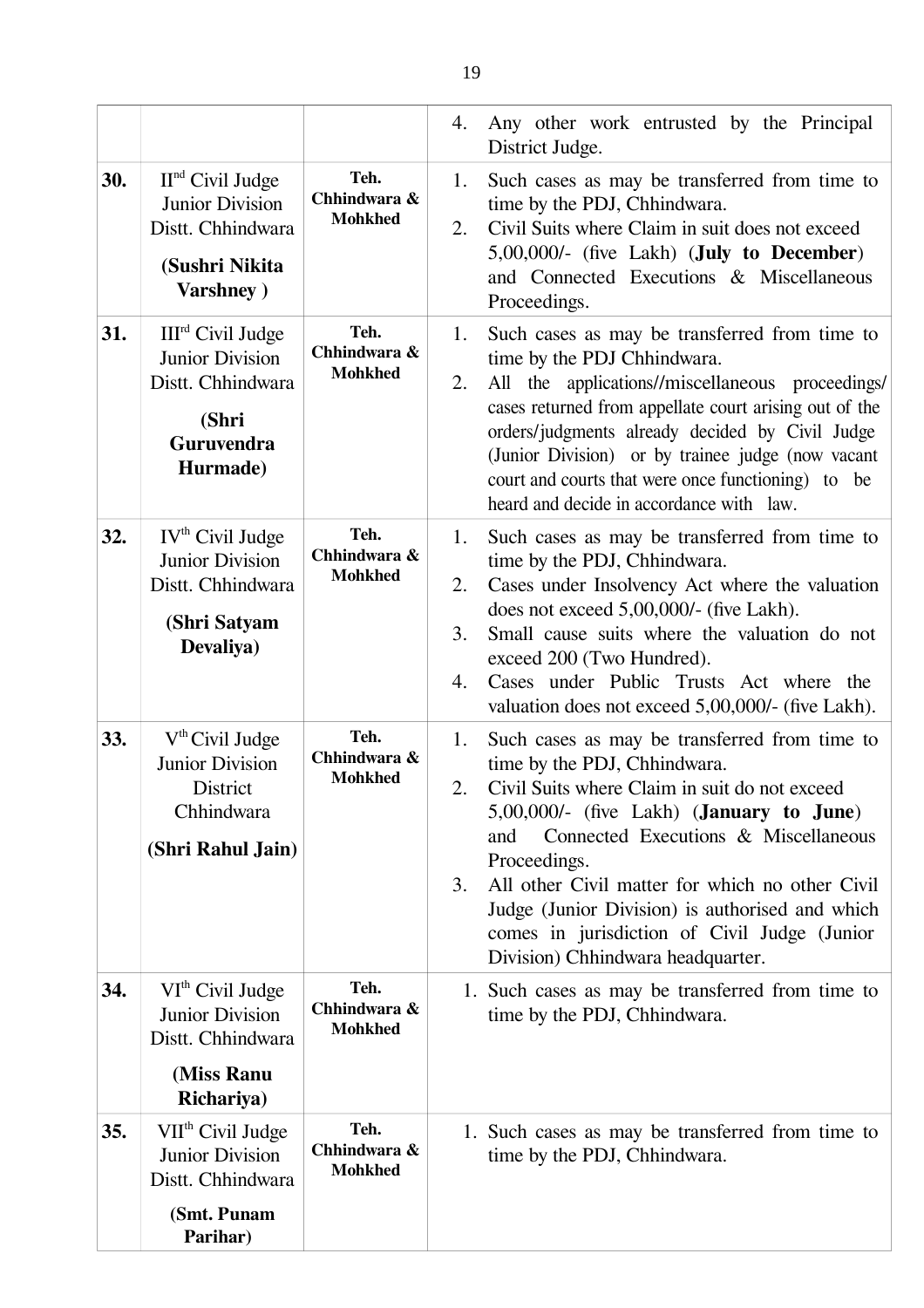| 36. | $Ist$ Addl. Judge to I<br>Civil Judge<br><b>Junior Division</b><br>Distt. Chhindwara<br>(Sushri Sonam<br>Dehariya)  | Teh.<br>Chhindwara &<br><b>Mohkhed</b>                        |                            | 1. Such cases as may be transferred from time to<br>time by the PDJ, Chhindwara.                                                                                                                                                                                                                                                                                                                                                                                                                             |
|-----|---------------------------------------------------------------------------------------------------------------------|---------------------------------------------------------------|----------------------------|--------------------------------------------------------------------------------------------------------------------------------------------------------------------------------------------------------------------------------------------------------------------------------------------------------------------------------------------------------------------------------------------------------------------------------------------------------------------------------------------------------------|
| 37. | I <sup>st</sup> Civil Judge<br><b>Junior Division</b><br>Teh Sausar Distt.<br>Chhindwara<br>(Sushri Ekta<br>Thakur) | Civil Distt.<br>Chhindwara<br>Teh Sausar &<br><b>Bichua</b>   | 1.<br>2.<br>3.<br>4.<br>5. | Such cases as may be transferred from time to<br>time by the PDJ, Chhindwara.<br>Civil Suit where Claim in suit does not exceed<br>5,00,000/- (five Lakh) and Connected<br>Executions & Miscellaneous Proceedings.<br>Cases under Insolvency Act where the valuation<br>does not exceed $5,00,000/$ - (five Lakh).<br>Small cause suit where the valuation does not<br>exceed 200 (Two Hundred).<br>Cases under Public Trusts Act where the<br>valuation does not exceed 5,00,000/- (five Lakh).             |
| 38. | Civil Judge<br><b>Junior Division</b><br>Teh Panduran<br>Distt. Chhindwara<br>(Shri Priyanshu<br>Panday)            | Civil Distt.<br>Chhindwara<br>Teh.<br>Pandurna                | 1.<br>2.<br>3.<br>4.<br>5. | Such cases as may be transferred from time to<br>time by the PDJ, Chhindwara.<br>Civil Suit where Claim in suit does not exceed<br>5,00,000/- (five Lakh) and Connected<br>Executions & Miscellaneous Proceedings.<br>Cases under Insolvency Act where the valuation<br>does not exceed 5,00,000/- (five Lakh).<br>Small cause suit where the valuation does not<br>exceed 200 (Two Hundred).<br>Cases under Public Trusts Act where the<br>valuation does not exceed 5,00,000/- (five Lakh).                |
| 39. | Civil Judge<br><b>Junior Division</b><br>Teh Amarwada<br>Distt. Chhindwara<br>(Sushri Palak<br>Rai)                 | Civil Distt.<br>Chhindwara<br>Teh.<br>Amarwada                | 1.<br>2.<br>3.<br>4.<br>5. | Such cases as may be transferred from time to<br>time by the PDJ, Chhindwara.<br>Civil Suit where Claim in suit does not exceed<br>(five Lakh)<br>$5,00,000/$ -<br>and<br>Connected<br>Executions & Miscellaneous Proceedings.<br>Cases under Insolvency Act where the valuation<br>does not exceed $5,00,000/$ - (five Lakh).<br>Small cause suit where the valuation does not<br>exceed 200 (Two Hundred).<br>Cases under Public Trusts Act where the<br>valuation does not exceed 5,00,000/- (five Lakh). |
| 40. | $Ist$ Civil Judge<br><b>Junior Division</b><br>Teh Parasia<br>Distt. Chhindwara<br>(Shri Altmas                     | Civil Distt.<br>Chhindwara<br>Teh. Parasia &<br><b>Umreth</b> | 1.<br>2.                   | Such cases as may be transferred from time to<br>time by the PDJ, Chhindwara.<br>Civil Suit where Claim in suit does not exceed<br>5,00,000/- (five Lakh) ( <b>July to December</b> )<br>and Connected Executions & Miscellaneous<br>Proceedings.                                                                                                                                                                                                                                                            |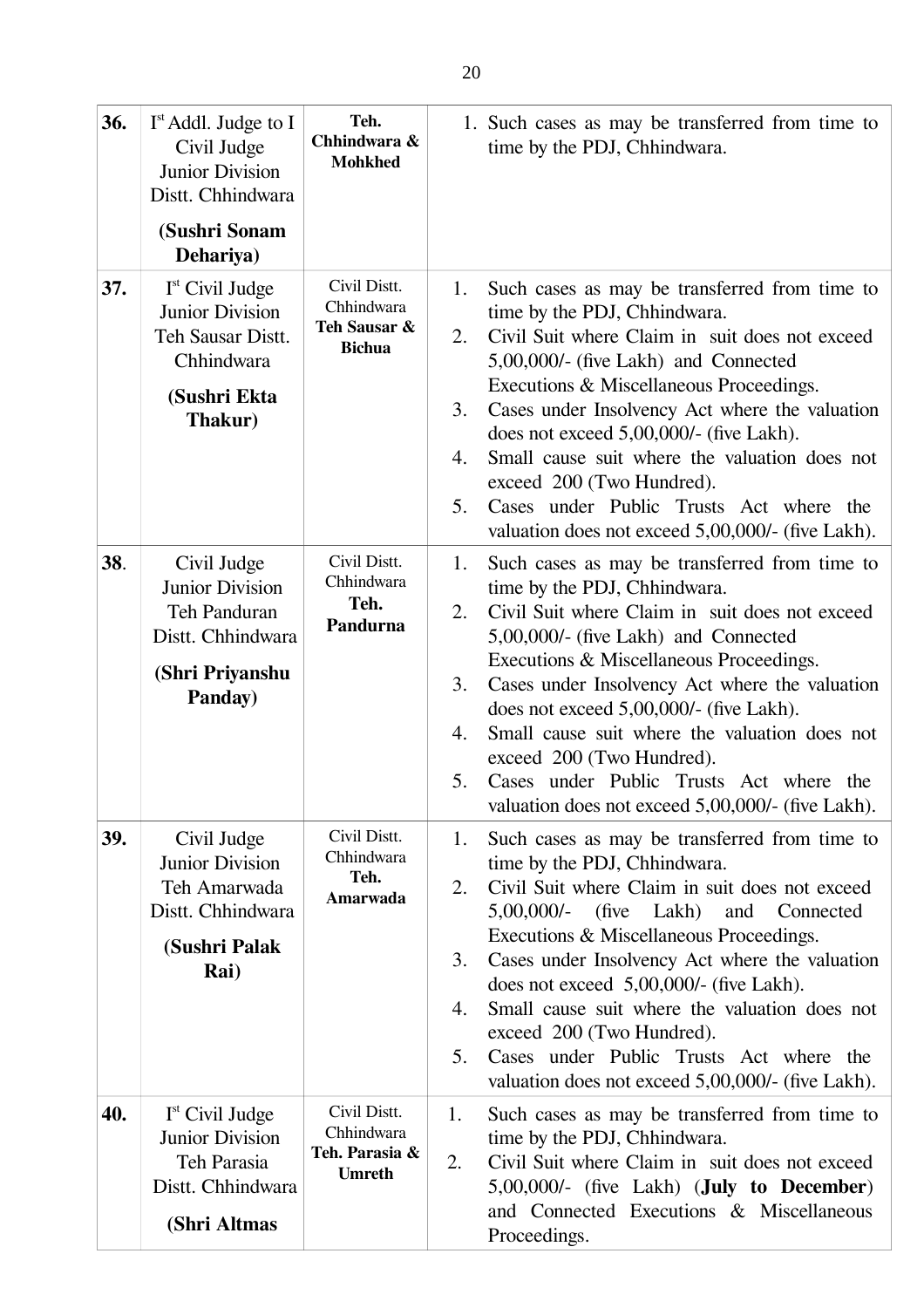|     | <b>Rahman</b> )                                                                                                                                   |                                                     | 3.<br>4.<br>5.<br>6. | Cases under Insolvency Act where the valuation<br>does not exceed $5,00,000/$ - (five Lakh).<br>Small cause suit where the valuation does not<br>exceed 200 (Two Hundred).<br>Cases under Public Trusts Act where the<br>valuation does not exceed 5,00,000/- (five Lakh).<br>All other Civil matter for which no other Civil<br>Judge (Junior Division) is authorised and which<br>comes in jurisdiction of Civil Judge (Junior<br>Division).                                                                                                        |
|-----|---------------------------------------------------------------------------------------------------------------------------------------------------|-----------------------------------------------------|----------------------|-------------------------------------------------------------------------------------------------------------------------------------------------------------------------------------------------------------------------------------------------------------------------------------------------------------------------------------------------------------------------------------------------------------------------------------------------------------------------------------------------------------------------------------------------------|
| 41. | $IInd$ Civil Judge<br><b>Junior Division</b><br>Teh. Parasia<br>Distt. Chhindwara<br>(Shri Preetam<br>Shah)                                       | Civil Distt.<br>Chhindwara<br><b>Teh. Parasia</b>   | 1.<br>2.<br>3.       | Such cases as may be transferred from time to<br>time by the PDJ, Chhindwara.<br>Civil Suit where Claim in suit does not exceed<br>$5,00,000/$ - (five Lakh) ( <b>January to June</b> )<br>and Connected Executions & Miscellaneous<br>Proceedings.<br>All the applications//miscellaneous proceedings/<br>cases returned from appellate court arising out of the<br>orders/judgments already decided by Civil Judge<br>(Junior Division) (now vacant court and courts that<br>were once functioning)) to be heard and decide<br>accordance with law. |
| 42. | $Ist$ Civil Judge<br><b>Junior Division</b><br>Teh. Junnerdeo<br>Distt. Chhindwara<br>(Vacant)                                                    |                                                     | <b>Vacant</b>        |                                                                                                                                                                                                                                                                                                                                                                                                                                                                                                                                                       |
| 43. | $Ist$ Add. judge to<br>the court of Civil<br>Judge<br><b>Junior Division</b><br>Teh Junnerdeo<br>Distt. Chhindwara<br>(Shri Rahul<br>Dongre)      | Civil Distt.<br>Chhindwara<br><b>Teh. Junnardev</b> | 4.<br>5.             | 1. Such cases as may be transferred from time to<br>time by the PDJ, Chhindwara.<br>2. Civil Suit where Claim in suit does not exceed<br>5,00,000/- (five Lakh) and Connected<br>Executions & Miscellaneous Proceedings.<br>3. Cases under Insolvency Act where the valuation<br>does not exceed 5,00,000/- (five Lakh).<br>Small cause suit where the valuation does not<br>exceed 200 (Two Hundred).<br>Cases under Public Trusts Act where the<br>valuation does not exceed 5,00,000/- (five Lakh).                                                |
| 44. | Add. judge to the<br>court of Civil Judge<br><b>Junior Division</b><br>Teh Churai<br>Distt. Chhindwara<br>(Shri Rupendra<br><b>Singh Mardvi</b> ) | Civil Distt.<br>Chhindwara<br>Teh. Chourai          | 2.                   | 1. Such cases as may be transferred from time to<br>time by the PDJ, Chhindwara.<br>Civil Suit where Claim in suit does not exceed<br>5,00,000/- (five Lakh) and Connected<br>Executions & Miscellaneous Proceedings.<br>3. Cases under Insolvency Act where the valuation<br>does not exceed 5,00,000/- (five Lakh).                                                                                                                                                                                                                                 |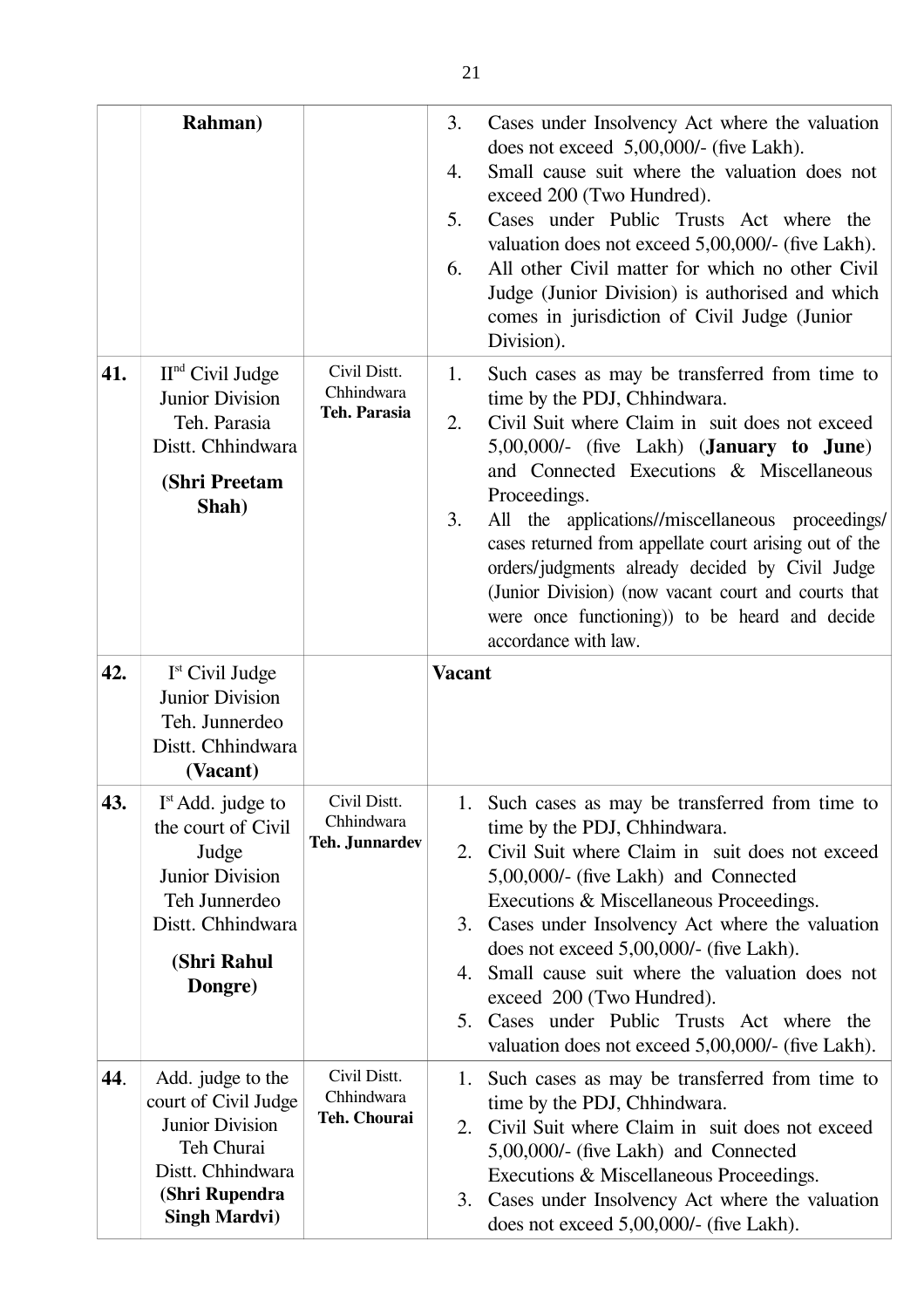|     |                                                                                                                 |                                           | 4. Small cause suit where the valuation does not<br>exceed 200 (Two Hundred).<br>5. Cases under Public Trusts Act where the<br>valuation does not exceed 5,00,000/- (five Lakh).                                                                                                                                                                                                                                                                                                                                                                                                            |
|-----|-----------------------------------------------------------------------------------------------------------------|-------------------------------------------|---------------------------------------------------------------------------------------------------------------------------------------------------------------------------------------------------------------------------------------------------------------------------------------------------------------------------------------------------------------------------------------------------------------------------------------------------------------------------------------------------------------------------------------------------------------------------------------------|
| 45. | Civil Judge<br><b>Junior Division</b><br>Teh Tamia<br>Distt. Chhindwara<br>(Shri Prateek<br><b>Singh Tomar)</b> | Civil Distt.<br>Chhindwara<br>Teh. Tamia  | Such cases as may be transferred from time to<br>1.<br>time by the PDJ, Chhindwara.<br>Civil Suit where Claim in suit does not exceed<br>2.<br>5,00,000/- (five Lakh) and Connected<br>Executions & Miscellaneous Proceedings.<br>Cases under Insolvency Act where the valuation<br>3.<br>does not exceed $5,00,000/$ - (five Lakh).<br>Small cause suit where the valuation does not<br>4.<br>exceed 200 (Two Hundred).<br>Appeals u/s 139 and 172 of Municipalities Act<br>5.<br>1961.<br>6. Cases under Public Trusts Act where the<br>valuation does not exceed 5,00,000/- (five Lakh). |
| 46. | Civil Judge<br><b>Junior Division</b><br>Teh Harrai<br>Distt. Chhindwara<br>(Shri Kapil<br><b>Borasi</b> )      | Civil Distt.<br>Chhindwara<br>Teh. Harrai | Such cases as may be transferred from time to<br>1.<br>time by the PDJ, Chhindwara.<br>2. Civil Suit where Claim in suit does not exceed<br>5,00,000/- (five Lakh) and Connected<br>Executions & Miscellaneous Proceedings.<br>3. Cases under Insolvency Act where the valuation<br>does not exceed $5,00,000/$ - (five Lakh).<br>Small cause suit where the valuation does not<br>4.<br>exceed 200 (Two Hundred).<br>Appeals u/s 139 and 172 of Municipalities Act<br>5.<br>1961.<br>Cases under Public Trusts Act where the<br>6.<br>valuation does not exceed 5,00,000/- (five Lakh).    |
| 47. | Principal Judge<br>(J.J.B.)<br>Distt. Chhindwara<br>(Smt. Priyanaka<br><b>Suman Saket)</b>                      | <b>District</b><br>Chhindwara             | Such cases as may be transferred from time to<br>1.<br>time by the PDJ, Chhindwara.                                                                                                                                                                                                                                                                                                                                                                                                                                                                                                         |

Note :- In supersession of all the previous orders in this behalf, it is hereby ordered that in absence of the Presiding Officer of the court, mentioned in column no. II below, on account of leave, transfer or otherwise, urgent an important work of his/her court shall be performed by the Presiding Officers of the courts mentioned against them in column no. III & IV as per following table : -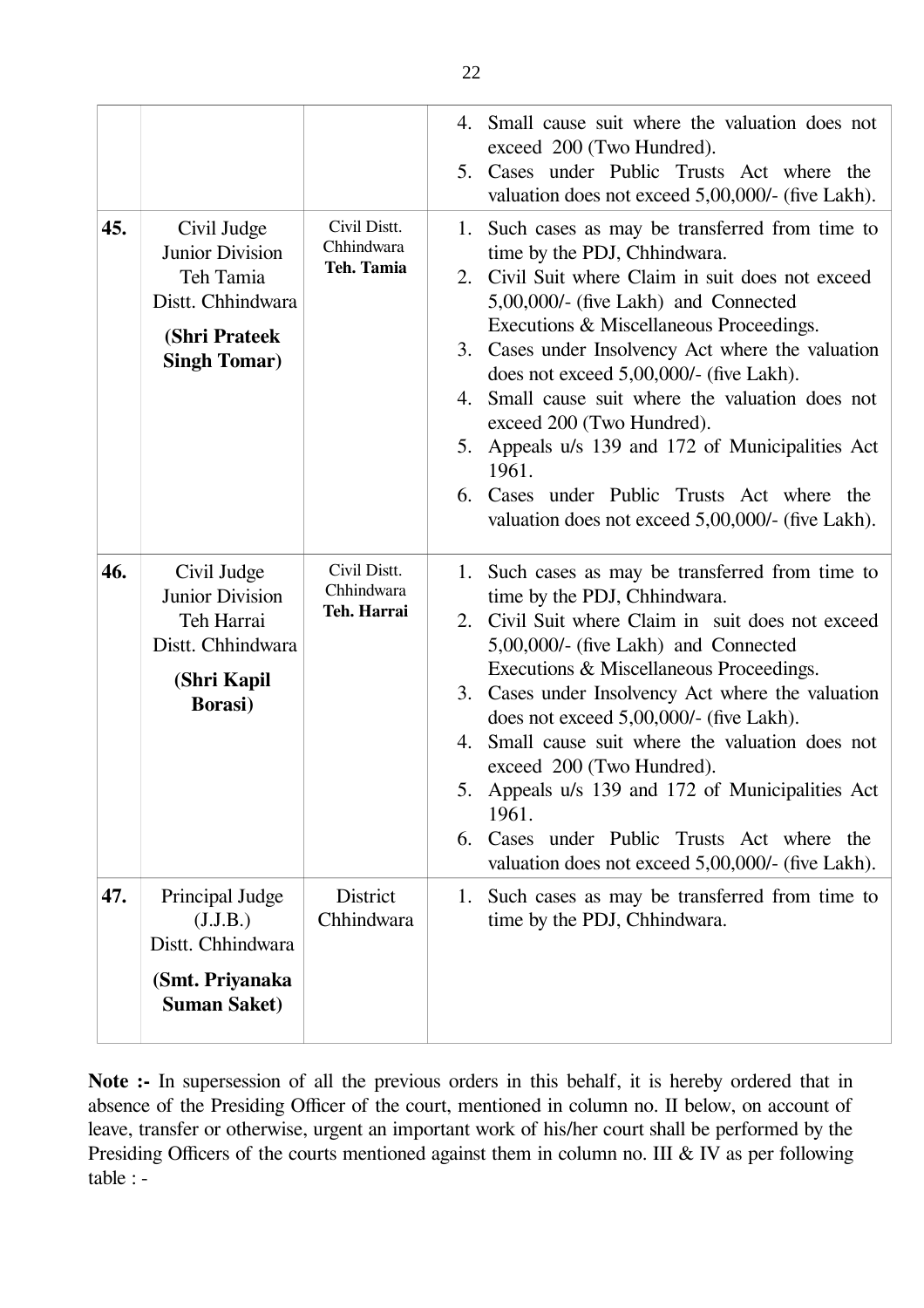| S.N.<br>( <b>I</b> ) | <b>Name of the Court</b><br>(II)                                                                       | <b>Name of the In-Charge Court</b><br>(III)                                                                                                       | In Absence of In-Charge<br>(IV)                    |
|----------------------|--------------------------------------------------------------------------------------------------------|---------------------------------------------------------------------------------------------------------------------------------------------------|----------------------------------------------------|
| 1.                   | Principal District &<br><b>Sessions Judge</b><br>Chhindwara                                            | Special Judge<br>Chhindwara                                                                                                                       | Senior most D.J. & A.S.J.<br>Chhindwara            |
| 2.                   | <b>Presiding Officer Family</b><br>Court Chhindwara                                                    | PDJ (Only urgent & essential work)<br>(rest of the routine work by Spl.<br>Judge)<br>Chhindwara                                                   | Senior most D.J./A.S.J.<br>Chhindwara              |
| 3.                   | Special Judge<br>S.C.S.T. (POA)<br>Chhindwara                                                          | Senior most D.J. & A.S.J.<br>Chhindwara (as per notification<br>dated 14.09.2020)                                                                 | <b>CJM</b><br>Chhindwara<br>only SC/ST (POA) Cases |
| 4.                   | $Ist$ Distt. Judge &<br>A.S.J. Chhindwara                                                              | $IInd$ Distt. Judge &<br>A.S.J. and in his absence<br>III <sup>rd</sup> Dist. Judge &<br>A.S.J. Chhindwara                                        | Senior most D.J./A.S.J.<br>Chhindwara              |
| 5.                   | $IInd$ Distt.Judge &<br>A.S.J. Chhindwara                                                              | I <sup>st</sup> Dist.Judge &<br>A.S.J. and in his absence<br>IV <sup>th</sup> Dist. Judge &<br>A.S.J. Chhindwara                                  | Senior most D.J./A.S.J.<br>Chhindwara              |
| 6.                   | III <sup>rd</sup> Dist. Judge &<br>A.S.J. Chhindwara                                                   | IV <sup>th</sup> Dist. Judge &<br>A.S.J.and in his absence<br>$Vth$ Distt. Judge &<br>A.S.J. Chhindwara                                           | Senior most D.J./A.S.J.<br>Chhindwara              |
| 7.                   | IV <sup>th</sup> Dist. Judge &<br>A.S.J. Chhindwara                                                    | III <sup>rd</sup> Dist. Judge &<br>A.S.J. Chhindwara                                                                                              | Senior most D.J./A.S.J.<br>Chhindwara              |
| 8.                   | $Vth$ Distt. Judge &<br>A.S.J. Chhindwara<br>Chhindwara                                                | $IInd$ Addl. Judge to the court of $ISt$<br>Distt. and Addl. Sessions Judge and<br>in his absence<br>$IInd$ Distt.Judge &<br>A.S.J.<br>Chhindwara | Senior most D.J./A.S.J.<br>Chhindwara              |
| 9.                   | $IInd$ Addl. Judge to the<br>court of I <sup>St</sup> Distt. and<br>Addl. Sessions Judge<br>Chhindwara | $Vth$ Distt. Judge &<br>A.S.J. and in his absence<br>III <sup>rd</sup> Distt.Judge &<br>A.S.J. Chhindwara                                         | Senior most D.J./A.S.J.<br>Chhindwara              |
| 10.                  | District and Addl.<br><b>Sessions Judge</b><br>Amarwada                                                | Addl. Judge to the Court of District<br>and Addl. Sessions Judge Amarwada                                                                         | Senior most D.J./A.S.J.<br>Chhindwara              |
| 11.                  | Addl. Judge to the<br>Court of District and<br>Addl. Sessions Judge                                    | District and Addl. Sessions Judge<br>Amarwada                                                                                                     | I <sup>st</sup> D.J.A.S.J.<br>Chhindwara           |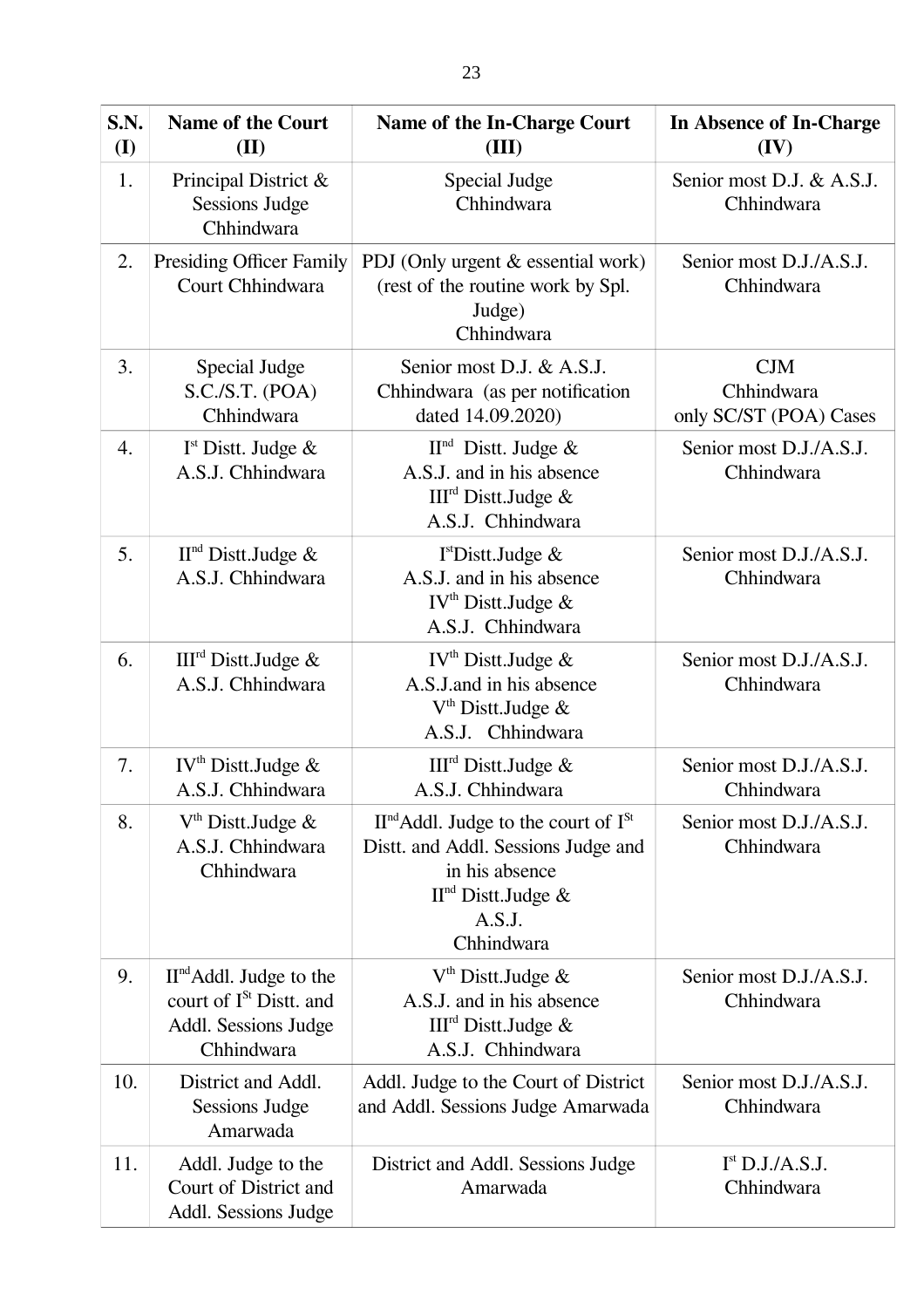|     | Amarwada                                                                             |                                                                                                                                      |                                                                                                                                                            |
|-----|--------------------------------------------------------------------------------------|--------------------------------------------------------------------------------------------------------------------------------------|------------------------------------------------------------------------------------------------------------------------------------------------------------|
| 12. | District and Addl.<br><b>Sessions Judge</b><br>Junnardev                             | $IInd$ Addl. Judge to the court of $ISt$<br>Distt. and Addl. Sessions Judge<br>Chhindwara                                            | Senior most D.J./A.S.J.<br>Chhindwara                                                                                                                      |
| 13. | District and Addl.<br>Sessions Judge Chaurai                                         | District and Addl. Sessions Judge<br>Amarwada                                                                                        | Addl. Judge to the Court of<br>District and Addl. Sessions<br>Judge Amarwada                                                                               |
| 14. | District and Addl.<br><b>Sessions Judge</b><br>Pandurna                              | District and Addl. Sessions Judge<br>Sausar                                                                                          | Addl. Judge to the Court of<br>District and Addl. Sessions<br><b>Judge Sausar</b>                                                                          |
| 15. | District and Addl.<br><b>Sessions Judge Sausar</b>                                   | Addl. Judge to the Court of District<br>and Addl. Sessions Judge Sausar                                                              | District and Addl. Sessions<br>Judge Pandurna                                                                                                              |
| 16. | Addl. Judge to the<br>Court of District and<br>Addl. Sessions Judge<br><b>Sausar</b> | District and Addl. Sessions Judge<br><b>Sausar</b>                                                                                   | District and Addl. Sessions<br>Judge Pandurna                                                                                                              |
| 17. | I <sup>st</sup> Civil Judge Senior<br><b>Division</b><br>Chhindwara                  | $IInd$ Civil Judge Senior Division<br>Chhindwara                                                                                     | Senior most C.J. Senior<br><b>Division</b><br>Chhindwara                                                                                                   |
| 18. | $IInd$ Civil Judge Senior<br><b>Division</b><br>Chhindwara                           | V <sup>th</sup> Civil Judge Senior Division<br>Chhindwara                                                                            | Senior most C.J. Senior<br><b>Division</b><br>Chhindwara                                                                                                   |
| 19. | V <sup>th</sup> Civil Judge Senior<br><b>Division</b><br>Chhindwara                  | $IInd$ Civil Judge Senior Division<br>Chhindwara                                                                                     | Senior most C.J. Senior<br><b>Division</b><br>Chhindwara                                                                                                   |
| 20. | Civil Judge Senior<br>Division<br><b>Sausar</b>                                      | Addl. Civil Judge<br><b>Senior Division</b><br>Sausar                                                                                | Civil Judge Senior Division<br>Pandurna (Only urgent and<br>essential work. Rest of the<br>routine work by<br>Civil Judge Junior Division<br>Sausar        |
| 21. | Addl. Civil Judge<br><b>Senior Division</b><br>Sausar                                | Civil Judge Senior Division<br>Sausar                                                                                                | Civil Judge Senior Division<br>Pandurna (Only urgent and<br>essential work. Rest of the<br>routine work by<br>Civil Judge Junior Division<br><b>Sausar</b> |
| 22. | Civil Judge Senior<br><b>Division</b><br>Pandurna                                    | Civil Judge Senior Division<br>Sausar (Only urgent and essential<br>work. Rest of the routine work by<br>Civil Judge Junior Division | Addl. Civil Judge<br><b>Senior Division</b><br>Sausar                                                                                                      |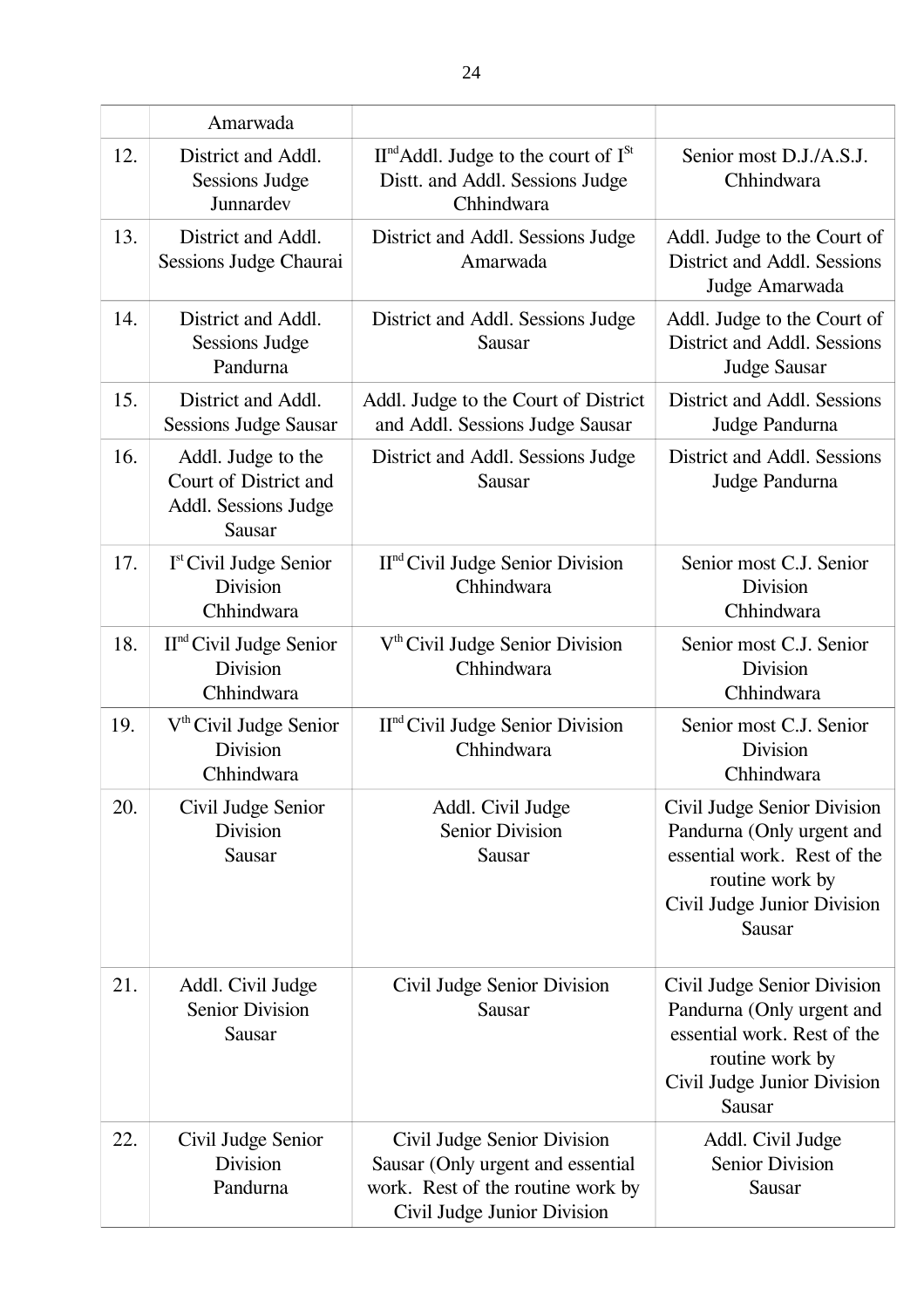|     |                                                                                   | Pandurna                                                                                                                  |                                                                               |
|-----|-----------------------------------------------------------------------------------|---------------------------------------------------------------------------------------------------------------------------|-------------------------------------------------------------------------------|
| 23. | Civil Judge Senior                                                                | Civil Judge Junior Division                                                                                               | Civil Judge Senior Division                                                   |
|     | <b>Division</b>                                                                   | Amarwada (Cases except triable by                                                                                         | Chourai (Only urgent and                                                      |
|     | Amarwada                                                                          | C.J. Senior Division)                                                                                                     | essential work)                                                               |
| 24. | Addl. Judge to the court<br>of Civil Judge Senior<br><b>Division</b><br>Parasia   | Civil Judge Junior Division Parasia<br>(Cases except triable by C.J. Senior<br>Division)                                  | Civil Judge Senior Division<br>Junnardev. (Only urgent and<br>essential work) |
| 25. | Civil Judge Senior<br><b>Division</b><br>Junnerdev                                | Addl. Judge to the court of Civil<br>Judge Junior Division Junnardev<br>(Cases except triable by C.J. Senior<br>Division) | Civil Judge Senior Division<br>Parasia (Only urgent and<br>essential work)    |
| 26. | Civil Judge Senior<br><b>Division</b><br>Chourai                                  | Civil Judge Junior Division<br>Chourai<br>(Cases except triable by C.J. Senior<br>Division)                               | Civil Judge Senior Division<br>Amarwada (Only urgent and<br>essential work)   |
| 27. | I <sup>st</sup> Civil Judge                                                       | $Vth$ Civil Judge                                                                                                         | Senior most C.J.                                                              |
|     | <b>Junior Division</b>                                                            | <b>Junior Division</b>                                                                                                    | <b>Junior Division</b>                                                        |
|     | Chhindwara                                                                        | Chhindwara                                                                                                                | Chhindwara                                                                    |
| 28. | $IInd$ Civil Judge                                                                | V <sup>th</sup> Civil Judge                                                                                               | Senior most C.J.                                                              |
|     | <b>Junior Division</b>                                                            | <b>Junior Division</b>                                                                                                    | <b>Junior Division</b>                                                        |
|     | Chhindwara                                                                        | Chhindwara                                                                                                                | Chhindwara                                                                    |
| 29. | III <sup>rd</sup> Civil Judge                                                     | $IInd$ Civil Judge                                                                                                        | Senior most C.J.                                                              |
|     | <b>Junior Division</b>                                                            | <b>Junior Division</b>                                                                                                    | <b>Junior Division</b>                                                        |
|     | Chhindwara                                                                        | Chhindwara                                                                                                                | Chhindwara                                                                    |
| 30. | IV <sup>th</sup> Civil Judge                                                      | VI <sup>nd</sup> Civil Judge                                                                                              | Senior most C.J.                                                              |
|     | <b>Junior Division</b>                                                            | <b>Junior Division</b>                                                                                                    | <b>Junior Division</b>                                                        |
|     | Chhindwara                                                                        | Chhindwara                                                                                                                | Chhindwara                                                                    |
| 31. | $Vth$ Civil Judge                                                                 | IV <sup>th</sup> Civil Judge                                                                                              | Senior most C.J.                                                              |
|     | <b>Junior Division</b>                                                            | <b>Junior Division</b>                                                                                                    | <b>Junior Division</b>                                                        |
|     | Chhindwara                                                                        | Chhindwara                                                                                                                | Chhindwara                                                                    |
| 32. | VI <sup>nd</sup> Civil Judge                                                      | VII <sup>th</sup> Civil Judge                                                                                             | Senior most C.J.                                                              |
|     | <b>Junior Division</b>                                                            | <b>Junior Division</b>                                                                                                    | <b>Junior Division</b>                                                        |
|     | Chhindwara                                                                        | Chhindwara                                                                                                                | Chhindwara                                                                    |
| 33. | VII <sup>th</sup> Civil Judge                                                     | VI <sup>nd</sup> Civil Judge                                                                                              | Senior most C.J.                                                              |
|     | <b>Junior Division</b>                                                            | <b>Junior Division</b>                                                                                                    | <b>Junior Division</b>                                                        |
|     | Chhindwara                                                                        | Chhindwara                                                                                                                | Chhindwara                                                                    |
| 34. | $Ist$ Addl. Judge to $Ist$ Civil<br>Judge<br><b>Junior Division</b><br>Chhindwara | $IVth$ Civil Judge<br><b>Junior Division</b><br>Chhindwara                                                                | Senior most C.J.<br>Junior Division<br>Chhindwara                             |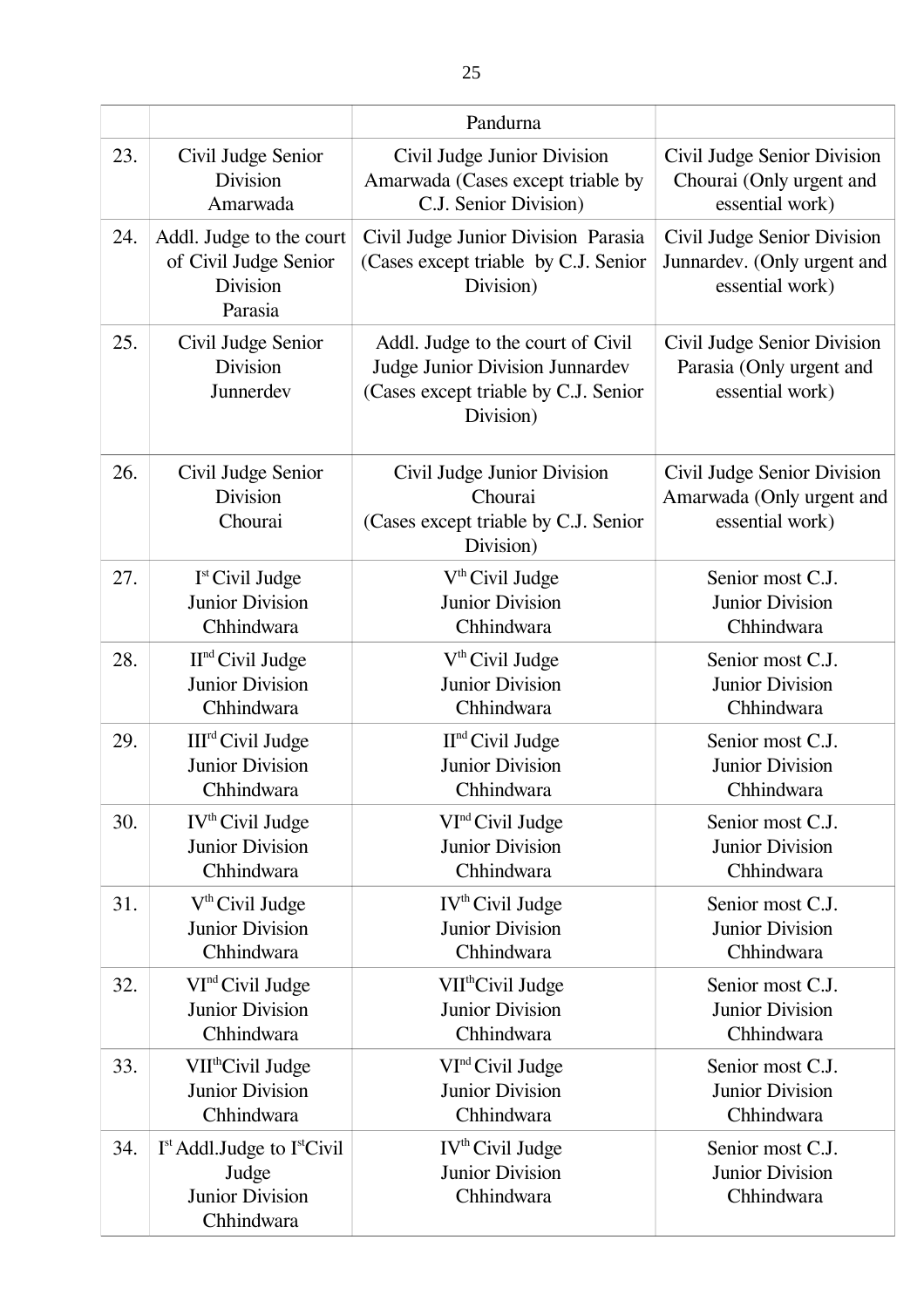| 35. | I <sup>st</sup> Civil Judge<br><b>Junior Division</b><br>Sausar                                   | Civil Judge Senior Division<br><b>Sausar</b>                                                      | Addl. Civil Judge<br><b>Senior Division</b><br>Sausar                 |
|-----|---------------------------------------------------------------------------------------------------|---------------------------------------------------------------------------------------------------|-----------------------------------------------------------------------|
| 36. | Civil Judge<br><b>Junior Division</b><br>Pandurna                                                 | Civil Judge Senior Division<br>Sausar                                                             | Addl. Civil Judge<br><b>Senior Division</b><br><b>Sausar</b>          |
| 37. | Civil Judge<br><b>Junior Division</b><br>Amarwara                                                 | Civil Judge<br><b>Junior Division</b><br>Amarwara                                                 | Civil Judge<br><b>Senior Division</b><br>Amarwara                     |
| 38. | $Ist$ Civil Judge<br><b>Junior Division</b><br>Parasia                                            | <b>IInd Civil Judge</b><br><b>Junior Division</b><br>Parasia                                      | Addl. Judge to the court of<br>Civil Judge Senior Division<br>Parasia |
| 39. | <b>IInd Civil Judge</b><br><b>Junior Division</b><br>Parasia                                      | I <sup>st</sup> Civil Judge<br><b>Junior Division</b><br>Parasia                                  | Addl. Judge to the court of<br>Civil Judge Senior Division<br>Parasia |
| 40. | I <sup>st</sup> Addl. Judge to the<br>court of Civil Judge<br><b>Junior Division</b><br>Junnerdev | Civil Judge Senior Division<br>Junnerdev                                                          | I <sup>st</sup> Civil Judge<br><b>Junior Division</b><br>Parasia      |
| 41. | Addl. Judge to the court<br>of Civil Judge<br><b>Junior Division</b><br>Chourai                   | Civil Judge Senior Division<br>Chourai                                                            | Civil Judge Junior Division<br>Amarwada                               |
| 42. | Civil Judge<br><b>Junior Division</b><br>Tamia                                                    | I <sup>st</sup> Addl. Judge to the court of Civil<br>Judge<br><b>Junior Division</b><br>Junnerdev | Civil Judge Senior Division<br>Junnerdev                              |
| 43. | Civil Judge<br><b>Junior Division</b><br>Harrai                                                   | Civil Judge Junior Division<br>Amarwada                                                           | Civil Judge Senior Division<br>Amarwada                               |

## **Note :-**

- **(i)** The distribution memo shall come into force with effect from 01-09-2021 however, it shall no effect the pending Civil or Criminal work except as provided in this distribution memo.
- **(ii)** In exercise of powers conferred under Section 21(4) M.P. Civil Court Acts, all the Civil Courts of district Chhindwara are directed to receive and disposed of all urgent Civil matters during Summer & Winter Vacations and other long vacations of more than 5 days.
- **(iii)** In absence of Principal District & Sessions Judge, Chhindwara, urgent work of his court will be heard and decided by the Presiding Officer as mentioned above in the table. It is submitted that subsequent bail application of co-accused or same accused will place before the same judge who had earlier heard and decided the same. Formal order of